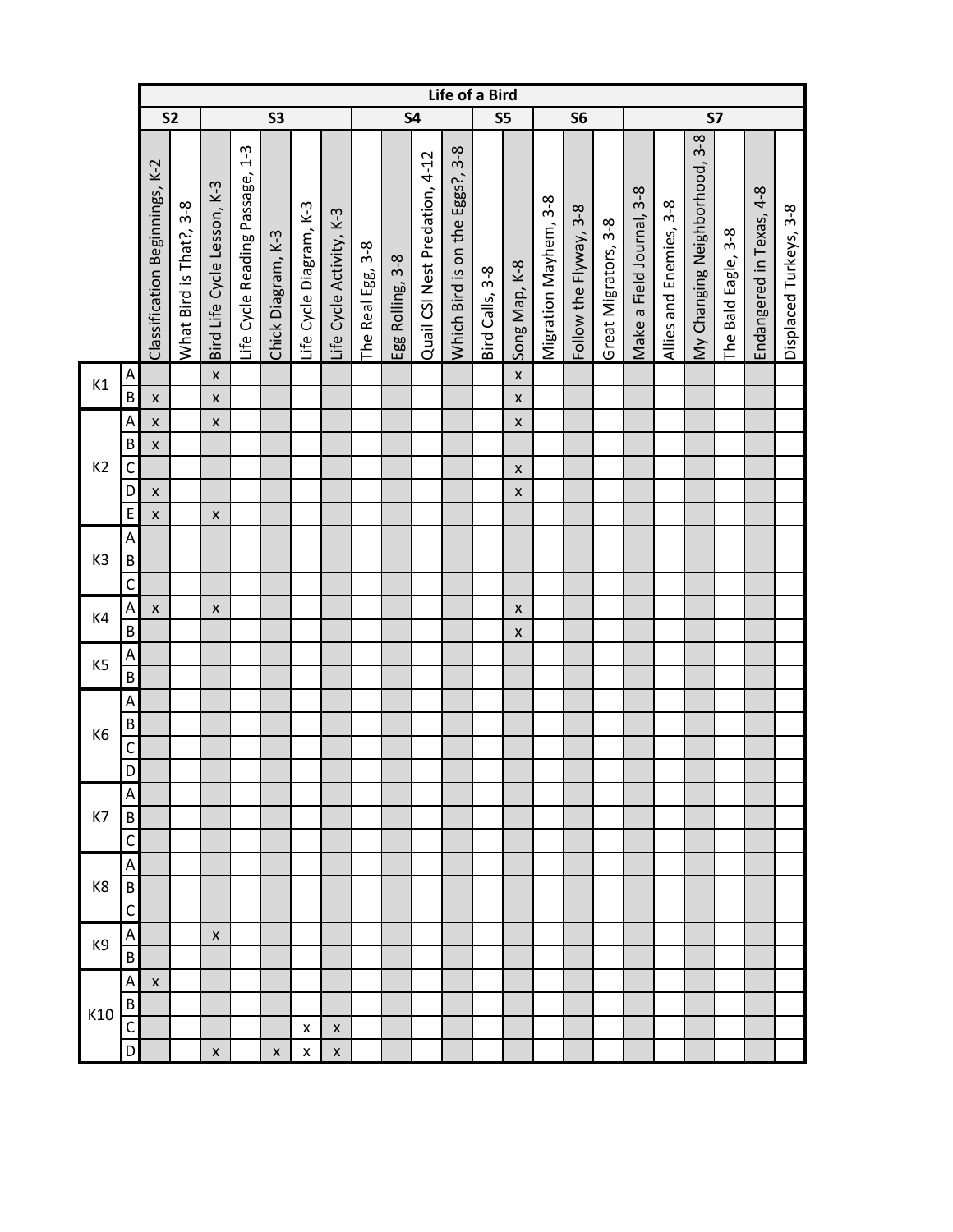|         |                         |                                |                         |                             |                                        |                    |                         |                          |                          |                  |                                | Life of a Bird                         |                 |                    |                       |                        |                      |                           |                         |                               |                          |                          |                        |
|---------|-------------------------|--------------------------------|-------------------------|-----------------------------|----------------------------------------|--------------------|-------------------------|--------------------------|--------------------------|------------------|--------------------------------|----------------------------------------|-----------------|--------------------|-----------------------|------------------------|----------------------|---------------------------|-------------------------|-------------------------------|--------------------------|--------------------------|------------------------|
|         |                         | S <sub>2</sub>                 |                         |                             |                                        | S3                 |                         |                          |                          | <b>S4</b>        |                                |                                        | S5              |                    |                       | S <sub>6</sub>         |                      |                           |                         | <b>S7</b>                     |                          |                          |                        |
|         |                         | Classification Beginnings, K-2 | What Bird is That?, 3-8 | Bird Life Cycle Lesson, K-3 | $1 - 3$<br>Life Cycle Reading Passage, | Chick Diagram, K-3 | Life Cycle Diagram, K-3 | Life Cycle Activity, K-3 | $3 - 8$<br>The Real Egg, | Egg Rolling, 3-8 | Quail CSI Nest Predation, 4-12 | $3 - 8$<br>Which Bird is on the Eggs?, | Bird Calls, 3-8 | Song Map, K-8      | Migration Mayhem, 3-8 | Follow the Flyway, 3-8 | Great Migrators, 3-8 | Make a Field Journal, 3-8 | Allies and Enemies, 3-8 | My Changing Neighborhood, 3-8 | $3-8$<br>The Bald Eagle, | Endangered in Texas, 4-8 | Displaced Turkeys, 3-8 |
| 1.1     | A                       |                                |                         | $\pmb{\mathsf{X}}$          |                                        |                    |                         |                          |                          |                  |                                |                                        |                 | $\pmb{\mathsf{X}}$ |                       |                        |                      |                           |                         |                               |                          |                          |                        |
|         | $\overline{\mathsf{B}}$ | $\pmb{\mathsf{X}}$             |                         | $\pmb{\mathsf{x}}$          |                                        |                    |                         |                          |                          |                  |                                |                                        |                 | $\pmb{\mathsf{X}}$ |                       |                        |                      |                           |                         |                               |                          |                          |                        |
|         | A                       | $\pmb{\mathsf{X}}$             |                         | $\pmb{\mathsf{x}}$          |                                        |                    |                         |                          |                          |                  |                                |                                        |                 | $\pmb{\mathsf{x}}$ |                       |                        |                      |                           |                         |                               |                          |                          |                        |
|         | B                       | $\pmb{\mathsf{X}}$             |                         |                             |                                        |                    |                         |                          |                          |                  |                                |                                        |                 |                    |                       |                        |                      |                           |                         |                               |                          |                          |                        |
| $1.2\,$ | $\mathsf{C}$            |                                |                         |                             |                                        |                    |                         |                          |                          |                  |                                |                                        |                 | $\pmb{\mathsf{X}}$ |                       |                        |                      |                           |                         |                               |                          |                          |                        |
|         | D                       | $\pmb{\mathsf{X}}$             |                         |                             |                                        |                    |                         |                          |                          |                  |                                |                                        |                 | $\pmb{\mathsf{X}}$ |                       |                        |                      |                           |                         |                               |                          |                          |                        |
|         | $\mathsf E$             | $\pmb{\mathsf{X}}$             |                         | $\pmb{\mathsf{x}}$          |                                        |                    |                         |                          |                          |                  |                                |                                        |                 | $\pmb{\mathsf{X}}$ |                       |                        |                      |                           |                         |                               |                          |                          |                        |
| 1.3     | A                       |                                |                         |                             |                                        |                    |                         |                          |                          |                  |                                |                                        |                 |                    |                       |                        |                      |                           |                         |                               |                          |                          |                        |
|         | $\sf B$                 |                                |                         |                             |                                        |                    |                         |                          |                          |                  |                                |                                        |                 |                    |                       |                        |                      |                           |                         |                               |                          |                          |                        |
|         | $\mathsf C$             |                                |                         |                             |                                        |                    |                         |                          |                          |                  |                                |                                        |                 |                    |                       |                        |                      |                           |                         |                               |                          |                          |                        |
|         | A                       |                                |                         | $\pmb{\mathsf{x}}$          |                                        |                    |                         |                          |                          |                  |                                |                                        |                 | $\pmb{\times}$     |                       |                        |                      |                           |                         |                               |                          |                          |                        |
| $1.4\,$ | $\overline{B}$          |                                |                         |                             |                                        |                    |                         |                          |                          |                  |                                |                                        |                 |                    |                       |                        |                      |                           |                         |                               |                          |                          |                        |
|         | A                       |                                |                         |                             |                                        |                    |                         |                          |                          |                  |                                |                                        |                 |                    |                       |                        |                      |                           |                         |                               |                          |                          |                        |
| 1.5     | $\sf B$                 |                                |                         |                             |                                        |                    |                         |                          |                          |                  |                                |                                        |                 |                    |                       |                        |                      |                           |                         |                               |                          |                          |                        |
|         | $\overline{C}$          |                                |                         |                             |                                        |                    |                         |                          |                          |                  |                                |                                        |                 |                    |                       |                        |                      |                           |                         |                               |                          |                          |                        |
|         | A                       |                                |                         |                             |                                        |                    |                         |                          |                          |                  |                                |                                        |                 |                    |                       |                        |                      |                           |                         |                               |                          |                          |                        |
| 1.6     | $\sf B$                 |                                |                         |                             |                                        |                    |                         |                          |                          |                  |                                |                                        |                 |                    |                       |                        |                      |                           |                         |                               |                          |                          |                        |
|         | $\mathsf{C}$            |                                |                         |                             |                                        |                    |                         |                          |                          |                  |                                |                                        |                 |                    |                       |                        |                      |                           |                         |                               |                          |                          |                        |
|         | A                       |                                |                         |                             |                                        |                    |                         |                          |                          |                  |                                |                                        |                 |                    |                       |                        |                      |                           |                         |                               |                          |                          |                        |
| 1.7     | B                       |                                |                         |                             |                                        |                    |                         |                          |                          |                  |                                |                                        |                 |                    |                       |                        |                      |                           |                         |                               |                          |                          |                        |
|         | C                       |                                |                         |                             |                                        |                    |                         |                          |                          |                  |                                |                                        |                 |                    |                       |                        |                      |                           |                         |                               |                          |                          |                        |
|         | A                       |                                |                         |                             |                                        |                    |                         |                          |                          |                  |                                |                                        |                 |                    |                       |                        |                      |                           |                         |                               |                          |                          |                        |
| 1.8     | B                       |                                |                         |                             |                                        |                    |                         |                          |                          |                  |                                |                                        |                 |                    |                       |                        |                      |                           |                         |                               |                          |                          |                        |
|         | C<br>D                  |                                |                         |                             |                                        |                    |                         |                          |                          |                  |                                |                                        |                 |                    |                       |                        |                      |                           |                         |                               |                          |                          |                        |
|         |                         |                                |                         |                             |                                        |                    |                         |                          |                          |                  |                                |                                        |                 |                    |                       |                        |                      |                           |                         |                               |                          |                          |                        |
| 1.9     | A<br>$\mathsf B$        |                                |                         | $\pmb{\times}$              |                                        |                    |                         |                          |                          |                  |                                |                                        |                 |                    |                       |                        |                      |                           |                         |                               |                          |                          |                        |
|         | $\mathsf{C}$            |                                |                         |                             |                                        |                    |                         |                          |                          |                  |                                |                                        |                 |                    |                       |                        |                      |                           |                         |                               |                          |                          |                        |
|         | A                       | $\pmb{\mathsf{X}}$             |                         |                             |                                        |                    |                         |                          |                          |                  |                                |                                        |                 |                    |                       |                        |                      |                           |                         |                               |                          |                          |                        |
|         | $\sf B$                 |                                |                         |                             |                                        |                    |                         |                          |                          |                  |                                |                                        |                 |                    |                       |                        |                      |                           |                         |                               |                          |                          |                        |
| 1.10    | C                       |                                |                         | $\pmb{\mathsf{X}}$          |                                        |                    | $\pmb{\mathsf{x}}$      | $\pmb{\times}$           |                          |                  |                                |                                        |                 |                    |                       |                        |                      |                           |                         |                               |                          |                          |                        |
|         | D                       |                                |                         | $\pmb{\mathsf{X}}$          | X                                      | $\pmb{\mathsf{X}}$ | $\pmb{\mathsf{X}}$      | $\pmb{\mathsf{X}}$       |                          |                  |                                |                                        |                 |                    |                       |                        |                      |                           |                         |                               |                          |                          |                        |
|         |                         |                                |                         |                             |                                        |                    |                         |                          |                          |                  |                                |                                        |                 |                    |                       |                        |                      |                           |                         |                               |                          |                          |                        |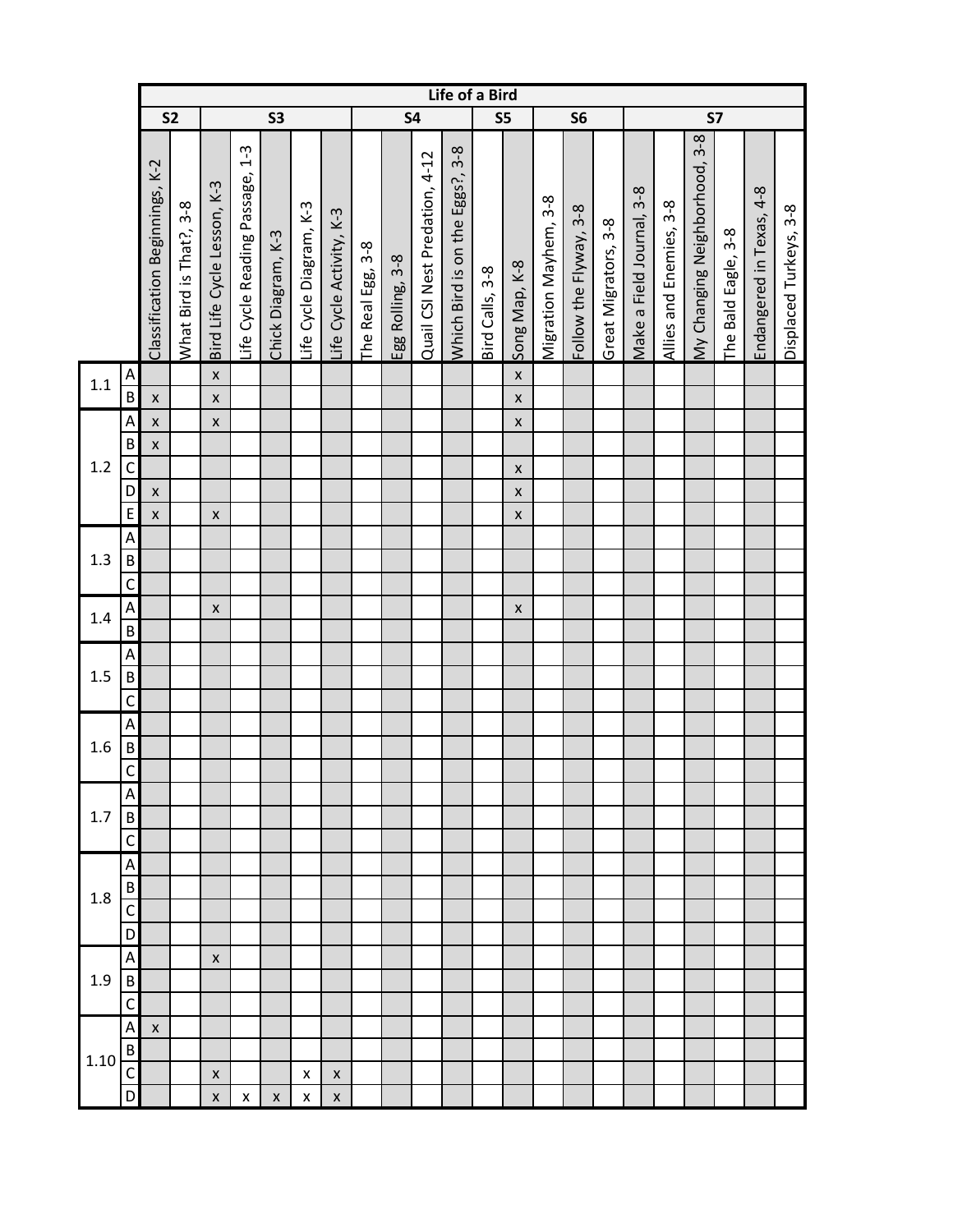|       |                           |                                |                         |                             |                                        |                    |                         | Life of a Bird           |                          |                  |                                |                                        |                 |                    |                       |                        |                      |                           |                         |                               |                          |                          |                        |
|-------|---------------------------|--------------------------------|-------------------------|-----------------------------|----------------------------------------|--------------------|-------------------------|--------------------------|--------------------------|------------------|--------------------------------|----------------------------------------|-----------------|--------------------|-----------------------|------------------------|----------------------|---------------------------|-------------------------|-------------------------------|--------------------------|--------------------------|------------------------|
|       |                           | S <sub>2</sub>                 |                         |                             |                                        | S3                 |                         |                          |                          | <b>S4</b>        |                                |                                        |                 | S5                 |                       | S <sub>6</sub>         |                      |                           |                         | <b>S7</b>                     |                          |                          |                        |
|       |                           | Classification Beginnings, K-2 | What Bird is That?, 3-8 | Bird Life Cycle Lesson, K-3 | $1 - 3$<br>Life Cycle Reading Passage, | Chick Diagram, K-3 | Life Cycle Diagram, K-3 | Life Cycle Activity, K-3 | $3 - 8$<br>The Real Egg, | Egg Rolling, 3-8 | Quail CSI Nest Predation, 4-12 | $3 - 8$<br>Which Bird is on the Eggs?, | Bird Calls, 3-8 | Song Map, K-8      | Migration Mayhem, 3-8 | Follow the Flyway, 3-8 | Great Migrators, 3-8 | Make a Field Journal, 3-8 | Allies and Enemies, 3-8 | My Changing Neighborhood, 3-8 | $3-8$<br>The Bald Eagle, | Endangered in Texas, 4-8 | Displaced Turkeys, 3-8 |
| 2.1   | A                         |                                |                         | $\pmb{\mathsf{X}}$          |                                        |                    |                         |                          |                          |                  |                                |                                        |                 | $\pmb{\mathsf{X}}$ |                       |                        |                      |                           |                         |                               |                          |                          |                        |
|       | $\overline{B}$            | $\pmb{\mathsf{X}}$             |                         | $\pmb{\mathsf{x}}$          |                                        |                    |                         |                          |                          |                  |                                |                                        |                 | $\pmb{\mathsf{X}}$ |                       |                        |                      |                           |                         |                               |                          |                          |                        |
|       | A                         | $\pmb{\mathsf{X}}$             |                         | $\pmb{\mathsf{x}}$          |                                        |                    |                         |                          |                          |                  |                                |                                        |                 | $\pmb{\mathsf{x}}$ |                       |                        |                      |                           |                         |                               |                          |                          |                        |
|       | B                         | $\pmb{\mathsf{x}}$             |                         |                             |                                        |                    |                         |                          |                          |                  |                                |                                        |                 |                    |                       |                        |                      |                           |                         |                               |                          |                          |                        |
| 2.2   | C                         |                                |                         |                             |                                        |                    |                         |                          |                          |                  |                                |                                        |                 | $\pmb{\mathsf{X}}$ |                       |                        |                      |                           |                         |                               |                          |                          |                        |
|       | D                         | $\pmb{\mathsf{X}}$             |                         |                             |                                        |                    |                         |                          |                          |                  |                                |                                        |                 | $\pmb{\mathsf{X}}$ |                       |                        |                      |                           |                         |                               |                          |                          |                        |
|       | E                         | $\pmb{\mathsf{X}}$             |                         | $\pmb{\mathsf{x}}$          |                                        |                    |                         |                          |                          |                  |                                |                                        |                 | $\pmb{\mathsf{x}}$ |                       |                        |                      |                           |                         |                               |                          |                          |                        |
|       | $\overline{F}$            |                                |                         |                             |                                        |                    |                         |                          |                          |                  |                                |                                        |                 |                    |                       |                        |                      |                           |                         |                               |                          |                          |                        |
|       | A                         |                                |                         |                             |                                        |                    |                         |                          |                          |                  |                                |                                        |                 |                    |                       |                        |                      |                           |                         |                               |                          |                          |                        |
| $2.3$ | $\sf B$                   |                                |                         |                             |                                        |                    |                         |                          |                          |                  |                                |                                        |                 |                    |                       |                        |                      |                           |                         |                               |                          |                          |                        |
|       | $\mathsf{C}$              |                                |                         |                             |                                        |                    |                         |                          |                          |                  |                                |                                        |                 |                    |                       |                        |                      |                           |                         |                               |                          |                          |                        |
|       | A                         |                                |                         | $\pmb{\times}$              |                                        |                    |                         |                          |                          |                  |                                |                                        |                 | $\pmb{\mathsf{X}}$ |                       |                        |                      |                           |                         |                               |                          |                          |                        |
| 2.4   | $\sf B$                   |                                |                         |                             |                                        |                    |                         |                          |                          |                  |                                |                                        |                 |                    |                       |                        |                      |                           |                         |                               |                          |                          |                        |
|       | A                         |                                |                         |                             |                                        |                    |                         |                          |                          |                  |                                |                                        |                 |                    |                       |                        |                      |                           |                         |                               |                          |                          |                        |
|       | $\sf B$                   |                                |                         |                             |                                        |                    |                         |                          |                          |                  |                                |                                        |                 |                    |                       |                        |                      |                           |                         |                               |                          |                          |                        |
| 2.5   | $\mathsf C$               |                                |                         |                             |                                        |                    |                         |                          |                          |                  |                                |                                        |                 |                    |                       |                        |                      |                           |                         |                               |                          |                          |                        |
|       | D                         |                                |                         |                             |                                        |                    |                         |                          |                          |                  |                                |                                        |                 |                    |                       |                        |                      |                           |                         |                               |                          |                          |                        |
|       | $\boldsymbol{\mathsf{A}}$ |                                |                         |                             |                                        |                    |                         |                          |                          |                  |                                |                                        |                 |                    |                       |                        |                      |                           |                         |                               |                          |                          |                        |
| 2.6   | B                         |                                |                         |                             |                                        |                    |                         |                          |                          |                  |                                |                                        |                 |                    |                       |                        |                      |                           |                         |                               |                          |                          |                        |
|       | C                         |                                |                         |                             |                                        |                    |                         |                          |                          |                  |                                |                                        |                 |                    |                       |                        |                      |                           |                         |                               |                          |                          |                        |
|       | A                         |                                |                         |                             |                                        |                    |                         |                          |                          |                  |                                |                                        |                 |                    |                       |                        |                      |                           |                         |                               |                          |                          |                        |
| 2.7   | B                         |                                |                         |                             |                                        |                    |                         |                          |                          |                  |                                |                                        |                 |                    |                       |                        |                      |                           |                         |                               |                          |                          |                        |
|       | C                         |                                |                         |                             |                                        |                    |                         |                          |                          |                  |                                |                                        |                 |                    |                       |                        |                      |                           |                         |                               |                          |                          |                        |
|       | A                         |                                |                         |                             |                                        |                    |                         |                          |                          |                  |                                |                                        |                 |                    |                       |                        |                      |                           |                         |                               |                          |                          |                        |
| 2.8   | $\mathsf B$               |                                |                         |                             |                                        |                    |                         |                          |                          |                  |                                |                                        |                 |                    |                       |                        |                      |                           |                         |                               |                          |                          |                        |
|       | C                         |                                |                         |                             |                                        |                    |                         |                          |                          |                  |                                |                                        |                 |                    |                       |                        |                      |                           |                         |                               |                          |                          |                        |
|       | Α                         |                                |                         | $\pmb{\times}$              |                                        |                    |                         |                          |                          |                  |                                |                                        |                 |                    |                       |                        |                      |                           |                         |                               |                          |                          |                        |
| 2.9   | $\sf B$                   |                                |                         |                             |                                        |                    |                         |                          |                          |                  |                                |                                        |                 |                    |                       |                        |                      |                           |                         |                               |                          |                          |                        |
|       | $\mathsf{C}$              |                                |                         |                             |                                        |                    |                         |                          |                          |                  |                                |                                        |                 |                    |                       |                        |                      |                           |                         |                               |                          |                          |                        |
|       | A                         | X                              |                         |                             |                                        |                    |                         |                          |                          |                  |                                |                                        |                 |                    |                       |                        |                      |                           |                         |                               |                          |                          |                        |
| 2.10  | $\overline{B}$            |                                |                         |                             |                                        |                    |                         |                          |                          |                  |                                |                                        |                 |                    |                       |                        |                      |                           |                         |                               |                          |                          |                        |
|       | $\mathsf{C}$              |                                |                         | $\pmb{\mathsf{X}}$          | X                                      | $\pmb{\times}$     | X                       | $\pmb{\mathsf{x}}$       |                          |                  |                                |                                        |                 |                    |                       |                        |                      |                           |                         |                               |                          |                          |                        |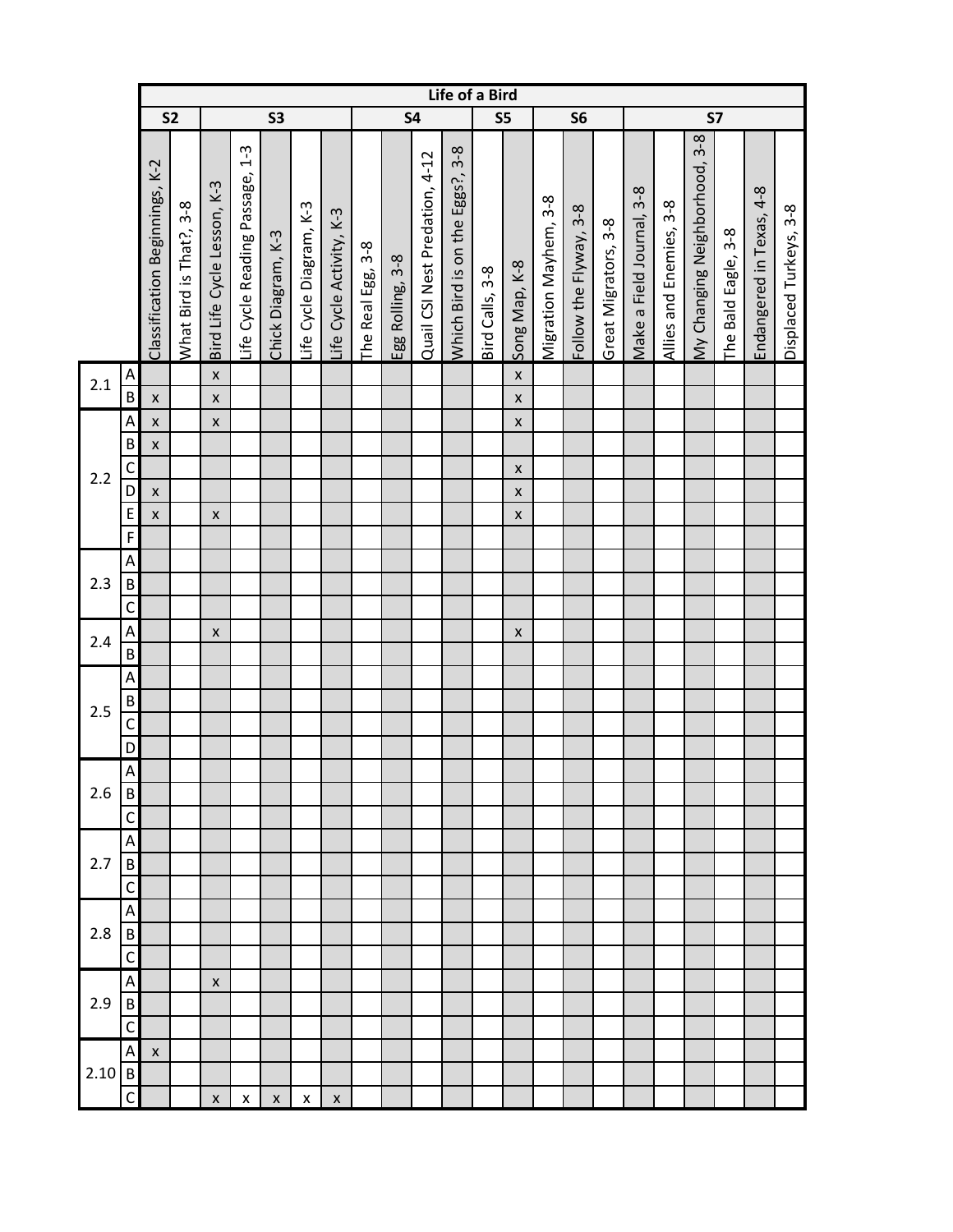|      |                           |                                |                             |                             |                                      |                    |                         |                          |                        |                       |                                | Life of a Bird                       |                    |                    |                       |                        |                      |                           |                                |                               |                            |                          |                        |
|------|---------------------------|--------------------------------|-----------------------------|-----------------------------|--------------------------------------|--------------------|-------------------------|--------------------------|------------------------|-----------------------|--------------------------------|--------------------------------------|--------------------|--------------------|-----------------------|------------------------|----------------------|---------------------------|--------------------------------|-------------------------------|----------------------------|--------------------------|------------------------|
|      |                           |                                | S <sub>2</sub><br><b>S3</b> |                             |                                      |                    |                         |                          |                        |                       | <b>S4</b>                      |                                      | S5                 |                    |                       | S <sub>6</sub>         |                      |                           |                                | <b>S7</b>                     |                            |                          |                        |
|      |                           | Classification Beginnings, K-2 | What Bird is That?, 3-8     | Bird Life Cycle Lesson, K-3 | $1-3$<br>Life Cycle Reading Passage, | Chick Diagram, K-3 | Life Cycle Diagram, K-3 | Life Cycle Activity, K-3 | $3-8$<br>The Real Egg, | $3-8$<br>Egg Rolling, | Quail CSI Nest Predation, 4-12 | $3-8$<br>Which Bird is on the Eggs?, | Bird Calls, 3-8    | Song Map, K-8      | Migration Mayhem, 3-8 | Follow the Flyway, 3-8 | Great Migrators, 3-8 | Make a Field Journal, 3-8 | $3 - 8$<br>Allies and Enemies, | My Changing Neighborhood, 3-8 | $3 - 8$<br>The Bald Eagle, | Endangered in Texas, 4-8 | Displaced Turkeys, 3-8 |
| 3.1  | A                         |                                | $\pmb{\mathsf{X}}$          | $\pmb{\mathsf{X}}$          |                                      |                    |                         |                          | $\pmb{\mathsf{x}}$     | $\pmb{\mathsf{X}}$    |                                | $\pmb{\mathsf{x}}$                   | $\pmb{\mathsf{X}}$ | $\pmb{\mathsf{X}}$ | $\pmb{\mathsf{X}}$    | $\pmb{\mathsf{x}}$     | $\pmb{\mathsf{X}}$   | $\pmb{\mathsf{X}}$        | $\pmb{\mathsf{x}}$             | $\pmb{\mathsf{X}}$            | $\pmb{\mathsf{x}}$         |                          | $\pmb{\mathsf{X}}$     |
|      | $\overline{\mathsf{B}}$   |                                | $\pmb{\mathsf{X}}$          | $\pmb{\mathsf{x}}$          |                                      |                    |                         |                          |                        |                       |                                |                                      |                    |                    |                       | $\pmb{\mathsf{X}}$     |                      |                           |                                | $\pmb{\mathsf{X}}$            | $\pmb{\mathsf{x}}$         |                          | $\pmb{\mathsf{X}}$     |
|      | $\boldsymbol{\mathsf{A}}$ |                                | $\pmb{\mathsf{X}}$          | $\pmb{\mathsf{x}}$          |                                      |                    |                         |                          | X                      | X                     |                                | $\pmb{\mathsf{x}}$                   | $\pmb{\mathsf{X}}$ | $\pmb{\mathsf{x}}$ | X                     | $\pmb{\mathsf{X}}$     | $\pmb{\mathsf{x}}$   | $\pmb{\mathsf{X}}$        | $\pmb{\mathsf{x}}$             | $\pmb{\mathsf{x}}$            | $\pmb{\mathsf{x}}$         |                          | $\pmb{\mathsf{X}}$     |
|      | $\sf B$                   |                                |                             |                             |                                      |                    |                         |                          | X                      | $\pmb{\mathsf{x}}$    |                                |                                      |                    |                    |                       |                        |                      | $\pmb{\mathsf{X}}$        |                                |                               | $\pmb{\mathsf{x}}$         |                          |                        |
| 3.2  | $\mathsf{C}$              |                                | $\pmb{\mathsf{X}}$          |                             |                                      |                    |                         |                          |                        |                       |                                |                                      |                    | $\pmb{\mathsf{x}}$ |                       |                        |                      |                           |                                |                               |                            |                          |                        |
|      | $\overline{D}$            |                                | $\pmb{\mathsf{X}}$          | $\pmb{\mathsf{X}}$          |                                      |                    |                         |                          | X                      | $\pmb{\mathsf{x}}$    |                                | $\pmb{\mathsf{x}}$                   | $\pmb{\mathsf{X}}$ | $\pmb{\mathsf{x}}$ | X                     | $\pmb{\mathsf{x}}$     |                      | $\pmb{\mathsf{X}}$        | $\pmb{\mathsf{X}}$             | $\pmb{\mathsf{x}}$            | $\pmb{\mathsf{X}}$         |                          |                        |
|      | E                         |                                |                             |                             |                                      |                    |                         |                          |                        | X                     |                                |                                      |                    |                    |                       |                        |                      |                           |                                |                               |                            |                          |                        |
|      | $\overline{F}$            |                                | $\pmb{\times}$              |                             |                                      |                    |                         |                          | $\pmb{\times}$         | $\pmb{\mathsf{x}}$    |                                | $\pmb{\mathsf{x}}$                   | $\pmb{\mathsf{X}}$ | $\pmb{\mathsf{x}}$ | X                     | $\pmb{\times}$         | $\pmb{\times}$       | $\pmb{\mathsf{X}}$        | $\pmb{\mathsf{x}}$             | $\pmb{\mathsf{x}}$            | $\pmb{\mathsf{x}}$         |                          | $\pmb{\mathsf{x}}$     |
|      | A                         |                                | $\pmb{\mathsf{X}}$          | $\pmb{\mathsf{X}}$          |                                      |                    |                         |                          | X                      | $\pmb{\mathsf{X}}$    |                                | $\pmb{\mathsf{x}}$                   | $\pmb{\mathsf{X}}$ | $\pmb{\mathsf{X}}$ | X                     | $\pmb{\mathsf{X}}$     | $\pmb{\mathsf{x}}$   | $\pmb{\mathsf{X}}$        | $\pmb{\mathsf{x}}$             | $\pmb{\mathsf{X}}$            | $\pmb{\mathsf{x}}$         |                          | $\pmb{\mathsf{X}}$     |
| 3.3  | $\sf B$                   |                                |                             |                             |                                      |                    |                         |                          |                        | $\pmb{\mathsf{x}}$    |                                | $\pmb{\mathsf{x}}$                   |                    |                    |                       |                        | $\pmb{\mathsf{x}}$   |                           | $\pmb{\mathsf{x}}$             |                               |                            |                          |                        |
|      | $\overline{\mathsf{C}}$   |                                |                             |                             |                                      |                    |                         |                          |                        |                       |                                |                                      |                    |                    | X                     |                        |                      | $\pmb{\times}$            |                                | X                             | X                          |                          |                        |
| 3.4  | A                         |                                | $\pmb{\mathsf{X}}$          | $\pmb{\mathsf{x}}$          |                                      |                    |                         |                          |                        | $\pmb{\mathsf{X}}$    |                                |                                      |                    | $\pmb{\mathsf{x}}$ |                       |                        |                      | $\pmb{\mathsf{X}}$        |                                | X                             | $\pmb{\mathsf{X}}$         |                          |                        |
|      | A                         |                                |                             |                             |                                      |                    |                         |                          |                        |                       |                                |                                      |                    |                    |                       |                        |                      |                           |                                |                               |                            |                          |                        |
| 3.5  | $\sf B$                   |                                |                             |                             |                                      |                    |                         |                          |                        |                       |                                |                                      |                    |                    |                       |                        |                      |                           |                                |                               |                            |                          |                        |
|      | $\overline{\mathsf{C}}$   |                                |                             |                             |                                      |                    |                         |                          |                        |                       |                                |                                      |                    |                    |                       |                        |                      |                           |                                |                               |                            |                          |                        |
|      | D                         |                                |                             |                             |                                      |                    |                         |                          |                        |                       |                                |                                      |                    |                    |                       |                        |                      |                           |                                |                               |                            |                          |                        |
|      | A                         |                                |                             |                             |                                      |                    |                         |                          |                        |                       |                                |                                      |                    |                    |                       |                        |                      |                           |                                |                               |                            |                          |                        |
| 3.6  | $\overline{\mathsf{B}}$   |                                |                             |                             |                                      |                    |                         |                          |                        |                       |                                |                                      |                    |                    |                       |                        |                      |                           |                                |                               |                            |                          |                        |
|      | C                         |                                |                             |                             |                                      |                    |                         |                          |                        |                       |                                |                                      |                    |                    |                       |                        |                      |                           |                                |                               |                            |                          |                        |
|      | A                         |                                |                             |                             |                                      |                    |                         |                          |                        |                       |                                |                                      |                    |                    |                       |                        |                      |                           |                                |                               |                            |                          |                        |
| 3.7  | $\sf B$                   |                                |                             |                             |                                      |                    |                         |                          |                        |                       |                                |                                      |                    |                    |                       |                        |                      |                           |                                |                               |                            |                          |                        |
|      | C                         |                                |                             |                             |                                      |                    |                         |                          |                        |                       |                                |                                      |                    |                    |                       |                        |                      |                           |                                |                               |                            |                          |                        |
|      | D                         |                                |                             |                             |                                      |                    |                         |                          |                        |                       |                                |                                      |                    |                    |                       |                        |                      |                           |                                |                               |                            |                          |                        |
|      | A                         |                                |                             |                             |                                      |                    |                         |                          |                        |                       |                                |                                      |                    |                    |                       |                        |                      |                           |                                |                               |                            |                          |                        |
| 3.8  | $\sf B$                   |                                |                             |                             |                                      |                    |                         |                          |                        |                       |                                |                                      |                    |                    |                       |                        |                      |                           |                                |                               |                            |                          |                        |
|      | C                         |                                |                             |                             |                                      |                    |                         |                          |                        |                       |                                |                                      |                    |                    |                       |                        |                      |                           |                                |                               |                            |                          |                        |
|      | D                         |                                |                             |                             |                                      |                    |                         |                          |                        |                       |                                |                                      |                    |                    |                       |                        |                      |                           |                                |                               |                            |                          |                        |
|      | A                         |                                |                             | X                           | x                                    |                    |                         |                          |                        |                       |                                | $\pmb{\mathsf{X}}$                   |                    | $\pmb{\mathsf{X}}$ | X                     | X                      | X                    | $\pmb{\times}$            |                                | X                             | x                          |                          | X                      |
| 3.9  | $\sf B$                   |                                |                             |                             | X                                    |                    |                         |                          |                        |                       |                                |                                      |                    |                    |                       |                        |                      |                           |                                |                               |                            |                          | $\pmb{\mathsf{x}}$     |
|      | $\mathsf{C}$              |                                |                             |                             |                                      |                    |                         |                          |                        |                       |                                |                                      |                    |                    | X                     | X                      |                      |                           |                                |                               |                            |                          |                        |
| 3.10 | A<br>$\overline{B}$       |                                | $\pmb{\times}$              | X                           |                                      | $\pmb{\times}$     |                         |                          | X                      | X                     |                                | $\pmb{\mathsf{X}}$                   |                    |                    | X                     | $\pmb{\times}$         | X                    | $\pmb{\times}$            |                                |                               | х                          |                          | $\mathsf X$            |
|      |                           |                                |                             | $\pmb{\mathsf{X}}$          |                                      | $\pmb{\mathsf{X}}$ | X                       | $\pmb{\mathsf{x}}$       |                        |                       |                                |                                      |                    |                    |                       |                        |                      |                           |                                |                               |                            |                          |                        |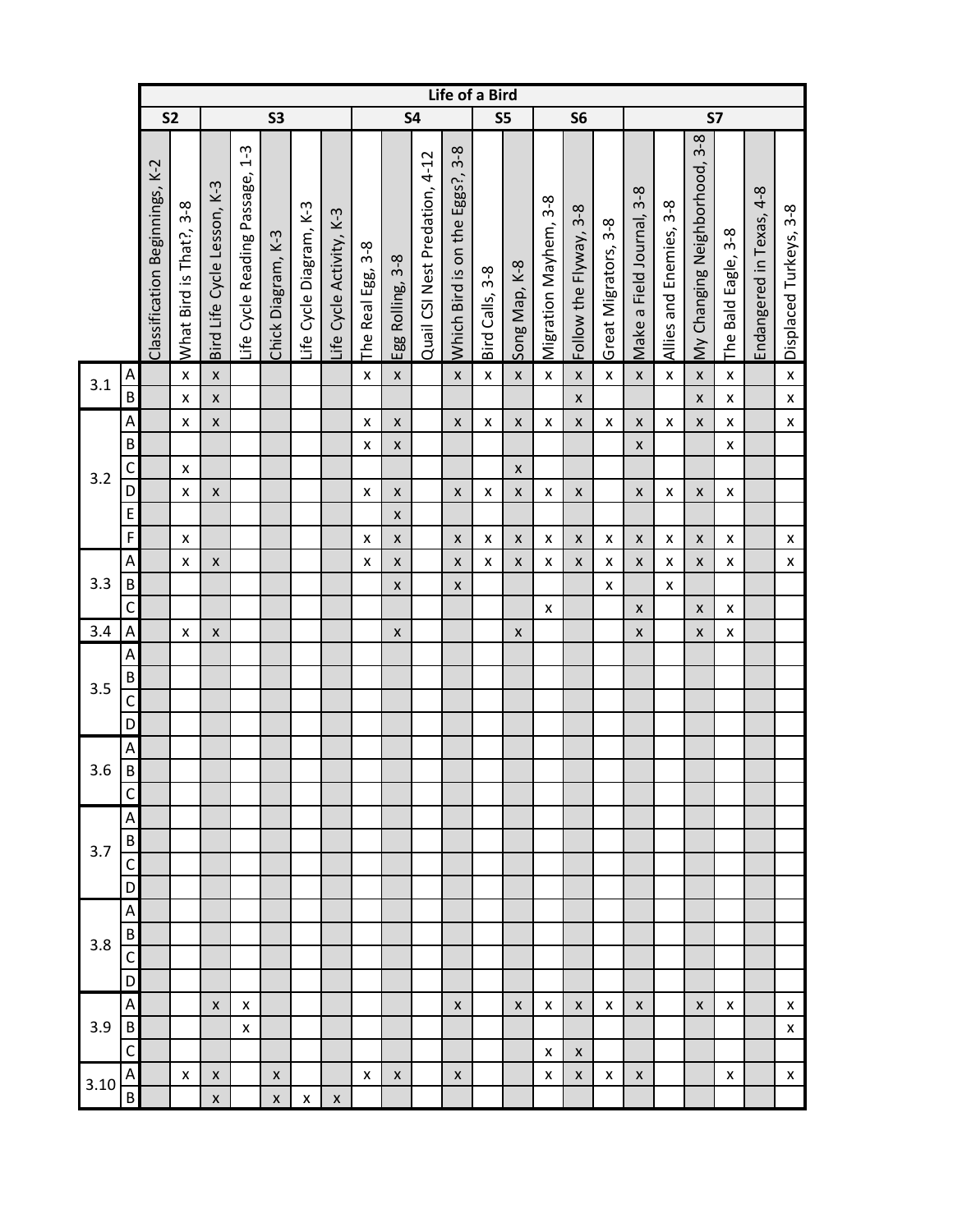|      |                           |                                |                         |                             |                                        |                    |                         |                          |                           |                       |                                          | Life of a Bird                         |                        |                    |                       |                             |                      |                                |                                |                               |                                         |                          |                           |
|------|---------------------------|--------------------------------|-------------------------|-----------------------------|----------------------------------------|--------------------|-------------------------|--------------------------|---------------------------|-----------------------|------------------------------------------|----------------------------------------|------------------------|--------------------|-----------------------|-----------------------------|----------------------|--------------------------------|--------------------------------|-------------------------------|-----------------------------------------|--------------------------|---------------------------|
|      |                           |                                | S <sub>2</sub>          |                             |                                        | <b>S3</b>          |                         |                          |                           |                       | <b>S4</b>                                |                                        |                        | S5                 |                       | S <sub>6</sub>              |                      |                                |                                | <b>S7</b>                     |                                         |                          |                           |
|      |                           | Classification Beginnings, K-2 | What Bird is That?, 3-8 | Bird Life Cycle Lesson, K-3 | $1 - 3$<br>Life Cycle Reading Passage, | Chick Diagram, K-3 | Life Cycle Diagram, K-3 | Life Cycle Activity, K-3 | $3-8$<br>The Real Egg,    | $3-8$<br>Egg Rolling, | Quail CSI Nest Predation, 4-12           | $3 - 8$<br>Which Bird is on the Eggs?, | $3 - 8$<br>Bird Calls, | Song Map, K-8      | Migration Mayhem, 3-8 | $3-8$<br>Follow the Flyway, | Great Migrators, 3-8 | $3-8$<br>Make a Field Journal, | $3 - 8$<br>Allies and Enemies, | My Changing Neighborhood, 3-8 | $3 - 8$<br>Eagle,<br><b>Bald</b><br>The | Endangered in Texas, 4-8 | Displaced Turkeys, 3-8    |
| 4.1  | A                         |                                | $\pmb{\mathsf{x}}$      |                             |                                        |                    |                         |                          | $\pmb{\times}$            | X                     | $\pmb{\mathsf{x}}$                       | $\pmb{\mathsf{X}}$                     | $\pmb{\mathsf{x}}$     | $\pmb{\mathsf{X}}$ | $\pmb{\mathsf{x}}$    | $\pmb{\times}$              | $\pmb{\mathsf{x}}$   | $\pmb{\mathsf{X}}$             | $\pmb{\mathsf{x}}$             | $\pmb{\mathsf{X}}$            | X                                       | $\pmb{\mathsf{X}}$       | $\mathsf X$               |
|      | $\sf B$                   |                                | $\pmb{\times}$          |                             |                                        |                    |                         |                          |                           |                       | $\pmb{\times}$                           |                                        |                        |                    |                       |                             |                      |                                |                                | $\pmb{\mathsf{X}}$            | $\pmb{\mathsf{X}}$                      | $\pmb{\mathsf{X}}$       | $\pmb{\mathsf{X}}$        |
|      | A<br>$\sf B$              |                                | $\pmb{\mathsf{x}}$      |                             |                                        |                    |                         |                          | X<br>x                    | X<br>$\pmb{\times}$   | $\pmb{\mathsf{x}}$<br>$\pmb{\mathsf{x}}$ | $\pmb{\times}$                         | $\pmb{\mathsf{x}}$     | $\pmb{\mathsf{X}}$ | X                     | $\pmb{\times}$              | $\pmb{\times}$       | $\pmb{\mathsf{x}}$<br>X        | X                              | $\pmb{\mathsf{X}}$            | $\pmb{\mathsf{X}}$<br>X                 | $\pmb{\mathsf{X}}$       | $\mathsf X$               |
|      | C                         |                                | $\pmb{\times}$          |                             |                                        |                    |                         |                          |                           |                       | X                                        |                                        |                        | $\pmb{\mathsf{X}}$ |                       |                             |                      |                                |                                |                               |                                         | $\pmb{\mathsf{X}}$       |                           |
| 4.2  | D                         |                                | $\pmb{\times}$          |                             |                                        |                    |                         |                          | $\pmb{\times}$            | $\pmb{\mathsf{x}}$    | $\pmb{\mathsf{x}}$                       | $\pmb{\mathsf{x}}$                     | $\pmb{\mathsf{X}}$     | $\pmb{\mathsf{X}}$ | X                     | $\pmb{\times}$              |                      | $\pmb{\mathsf{x}}$             | $\pmb{\mathsf{x}}$             | $\pmb{\mathsf{X}}$            | $\pmb{\mathsf{X}}$                      | $\pmb{\mathsf{X}}$       |                           |
|      | $\mathsf E$               |                                |                         |                             |                                        |                    |                         |                          |                           | X                     |                                          |                                        |                        |                    |                       |                             |                      |                                |                                |                               |                                         |                          |                           |
|      | $\mathsf F$               |                                | $\pmb{\times}$          |                             |                                        |                    |                         |                          | $\boldsymbol{\mathsf{x}}$ | X                     | $\pmb{\mathsf{x}}$                       | $\pmb{\mathsf{x}}$                     | $\pmb{\mathsf{X}}$     | $\pmb{\times}$     | X                     | X                           | $\pmb{\times}$       | $\pmb{\mathsf{X}}$             | $\pmb{\mathsf{x}}$             | $\boldsymbol{x}$              | $\pmb{\mathsf{X}}$                      | $\pmb{\times}$           | $\pmb{\mathsf{x}}$        |
|      | A                         |                                | $\pmb{\times}$          |                             |                                        |                    |                         |                          | x                         | X                     | X                                        | $\pmb{\times}$                         | X                      | $\pmb{\times}$     | x                     | X                           | X                    | $\pmb{\mathsf{x}}$             | X                              | $\pmb{\mathsf{X}}$            | X                                       | $\pmb{\times}$           | $\pmb{\mathsf{X}}$        |
| 4.3  | $\sf B$                   |                                |                         |                             |                                        |                    |                         |                          |                           | $\mathsf{x}$          |                                          | $\mathsf{x}$                           |                        |                    |                       |                             | $\pmb{\times}$       |                                | X                              |                               |                                         |                          |                           |
|      | $\mathsf{C}$              |                                |                         |                             |                                        |                    |                         |                          |                           |                       | $\pmb{\mathsf{x}}$                       |                                        |                        |                    | X                     |                             |                      | $\pmb{\mathsf{x}}$             |                                | X                             | X                                       | $\pmb{\times}$           |                           |
| 4.4  | $\boldsymbol{\mathsf{A}}$ |                                | $\pmb{\times}$          |                             |                                        |                    |                         |                          |                           | $\pmb{\times}$        | X                                        |                                        |                        | $\pmb{\times}$     |                       |                             |                      | X                              |                                | $\pmb{\mathsf{X}}$            | $\pmb{\mathsf{X}}$                      | $\mathsf{x}$             |                           |
| 4.5  | Α<br>$\sf B$              |                                |                         |                             |                                        |                    |                         |                          |                           |                       |                                          |                                        |                        |                    |                       |                             |                      |                                |                                |                               |                                         |                          |                           |
|      | A                         |                                |                         |                             |                                        |                    |                         |                          |                           |                       |                                          |                                        |                        |                    |                       |                             |                      |                                |                                |                               |                                         |                          |                           |
|      | B                         |                                |                         |                             |                                        |                    |                         |                          |                           |                       |                                          |                                        |                        |                    |                       |                             |                      |                                |                                |                               |                                         |                          |                           |
| 4.6  | $\mathsf C$               |                                |                         |                             |                                        |                    |                         |                          |                           |                       |                                          |                                        |                        |                    |                       |                             |                      |                                |                                |                               |                                         |                          |                           |
|      | D                         |                                |                         |                             |                                        |                    |                         |                          |                           |                       |                                          |                                        |                        |                    |                       |                             |                      |                                |                                |                               |                                         |                          |                           |
|      | Α                         |                                |                         |                             |                                        |                    |                         |                          |                           |                       |                                          |                                        |                        |                    |                       |                             |                      |                                |                                |                               |                                         |                          |                           |
| 4.7  | B                         |                                |                         |                             |                                        |                    |                         |                          |                           |                       |                                          |                                        |                        |                    |                       |                             |                      |                                |                                |                               |                                         |                          |                           |
|      | C                         |                                |                         |                             |                                        |                    |                         |                          |                           |                       |                                          |                                        |                        |                    |                       |                             |                      |                                |                                | X                             |                                         |                          |                           |
|      | Α                         |                                |                         |                             |                                        |                    |                         |                          |                           |                       |                                          |                                        |                        |                    |                       |                             |                      |                                |                                |                               |                                         |                          |                           |
| 4.8  | $\overline{B}$            |                                |                         |                             |                                        |                    |                         |                          |                           |                       |                                          |                                        |                        |                    |                       |                             |                      |                                |                                |                               |                                         |                          |                           |
|      | C                         |                                |                         |                             |                                        |                    |                         |                          |                           |                       |                                          |                                        |                        |                    |                       |                             |                      |                                |                                |                               |                                         |                          |                           |
| 4.9  | Α                         |                                |                         |                             |                                        |                    |                         |                          |                           |                       | X                                        |                                        |                        |                    |                       |                             |                      |                                |                                |                               |                                         |                          | $\pmb{\mathsf{X}}$        |
|      | $\overline{B}$            |                                |                         |                             |                                        |                    |                         |                          |                           |                       | $\pmb{\mathsf{x}}$                       |                                        |                        |                    |                       |                             |                      |                                |                                |                               |                                         |                          | $\boldsymbol{\mathsf{X}}$ |
|      | A                         |                                | $\pmb{\mathsf{x}}$      |                             |                                        |                    |                         |                          | x                         | X                     | $\pmb{\mathsf{X}}$                       | $\pmb{\times}$                         |                        |                    | x                     | X                           | X                    | $\pmb{\mathsf{x}}$             |                                |                               | X                                       |                          | $\pmb{\mathsf{X}}$        |
| 4.10 | $\mathsf B$               |                                |                         |                             |                                        |                    |                         |                          | $\pmb{\times}$            |                       |                                          | $\pmb{\mathsf{X}}$                     |                        |                    |                       |                             |                      |                                |                                |                               | X                                       |                          |                           |
|      | C                         |                                |                         |                             |                                        |                    |                         |                          |                           |                       |                                          |                                        |                        |                    |                       |                             |                      |                                |                                |                               |                                         |                          |                           |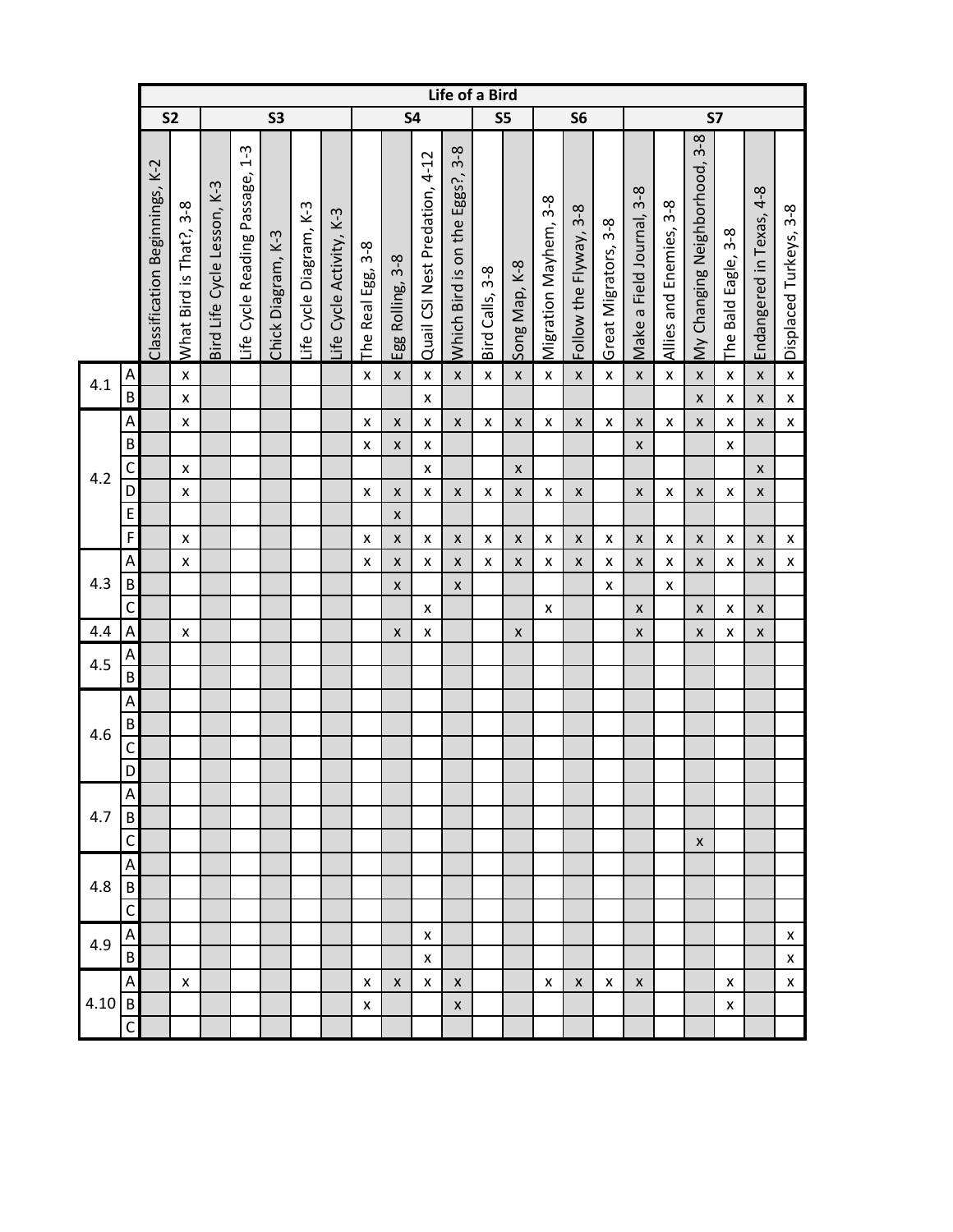|      |                           |                                |                         |                             |                                        |                    |                         |                          |                        |                         |                                | Life of a Bird                            |                        |                    |                       |                        |                      |                                |                                |                               |                                  |                          |                        |
|------|---------------------------|--------------------------------|-------------------------|-----------------------------|----------------------------------------|--------------------|-------------------------|--------------------------|------------------------|-------------------------|--------------------------------|-------------------------------------------|------------------------|--------------------|-----------------------|------------------------|----------------------|--------------------------------|--------------------------------|-------------------------------|----------------------------------|--------------------------|------------------------|
|      |                           | S <sub>2</sub>                 |                         |                             |                                        | S <sub>3</sub>     |                         |                          |                        |                         | <b>S4</b>                      |                                           | S5                     |                    |                       | S <sub>6</sub>         |                      |                                |                                | <b>S7</b>                     |                                  |                          |                        |
|      |                           | Classification Beginnings, K-2 | What Bird is That?, 3-8 | Bird Life Cycle Lesson, K-3 | $1 - 3$<br>Life Cycle Reading Passage, | Chick Diagram, K-3 | Life Cycle Diagram, K-3 | Life Cycle Activity, K-3 | $3-8$<br>The Real Egg, | $3 - 8$<br>Egg Rolling, | Quail CSI Nest Predation, 4-12 | $3 - 8$<br>Eggs?,<br>Which Bird is on the | $3 - 8$<br>Bird Calls, | Song Map, K-8      | Migration Mayhem, 3-8 | Follow the Flyway, 3-8 | Great Migrators, 3-8 | $3-8$<br>Make a Field Journal, | $3 - 8$<br>Allies and Enemies, | My Changing Neighborhood, 3-8 | $3 - 8$<br>Eagle,<br>Bald<br>The | Endangered in Texas, 4-8 | Displaced Turkeys, 3-8 |
| 5.1  | A                         |                                | $\pmb{\mathsf{X}}$      |                             |                                        |                    |                         |                          | $\pmb{\mathsf{x}}$     | X                       | $\pmb{\mathsf{x}}$             | $\pmb{\mathsf{X}}$                        | $\pmb{\mathsf{X}}$     | $\pmb{\mathsf{X}}$ | $\pmb{\mathsf{X}}$    | $\pmb{\mathsf{x}}$     | $\pmb{\mathsf{x}}$   | $\pmb{\mathsf{X}}$             | $\pmb{\mathsf{x}}$             | $\pmb{\mathsf{X}}$            | $\pmb{\mathsf{X}}$               | $\pmb{\mathsf{x}}$       | $\pmb{\mathsf{X}}$     |
|      | $\overline{B}$            |                                | $\pmb{\mathsf{x}}$      |                             |                                        |                    |                         |                          |                        |                         | $\pmb{\mathsf{x}}$             |                                           |                        |                    |                       | $\pmb{\mathsf{x}}$     |                      |                                |                                | $\pmb{\mathsf{X}}$            | $\pmb{\mathsf{X}}$               | $\pmb{\mathsf{x}}$       | $\mathsf X$            |
|      | A                         |                                |                         |                             |                                        |                    |                         |                          |                        |                         |                                |                                           |                        |                    |                       |                        |                      |                                |                                |                               |                                  |                          |                        |
|      | $\sf B$                   |                                | $\pmb{\times}$          |                             |                                        |                    |                         |                          | X                      | $\pmb{\mathsf{x}}$      | $\pmb{\mathsf{X}}$             | $\pmb{\mathsf{x}}$                        | $\pmb{\mathsf{x}}$     | $\pmb{\mathsf{x}}$ | X                     | $\pmb{\times}$         | X                    | $\pmb{\mathsf{X}}$             | $\pmb{\mathsf{x}}$             | $\pmb{\mathsf{X}}$            | $\pmb{\mathsf{x}}$               | $\pmb{\mathsf{x}}$       | $\pmb{\mathsf{X}}$     |
|      | C                         |                                |                         |                             |                                        |                    |                         |                          | X                      | X                       | X                              |                                           |                        |                    |                       |                        |                      | $\pmb{\mathsf{x}}$             |                                |                               | $\pmb{\mathsf{X}}$               |                          |                        |
| 5.2  | D                         |                                | $\pmb{\times}$          |                             |                                        |                    |                         |                          | X                      | $\pmb{\mathsf{x}}$      | X                              | $\pmb{\mathsf{x}}$                        | $\pmb{\mathsf{X}}$     | $\pmb{\times}$     | X                     | $\pmb{\mathsf{X}}$     |                      | $\pmb{\times}$                 | $\pmb{\mathsf{x}}$             | $\pmb{\mathsf{x}}$            | $\pmb{\mathsf{X}}$               | $\pmb{\mathsf{x}}$       |                        |
|      | $\mathsf E$               |                                |                         |                             |                                        |                    |                         |                          |                        | $\pmb{\mathsf{X}}$      |                                |                                           |                        |                    |                       |                        |                      |                                |                                |                               |                                  |                          |                        |
|      | F                         |                                | $\pmb{\times}$          |                             |                                        |                    |                         |                          | X                      | $\pmb{\mathsf{x}}$      | $\pmb{\mathsf{X}}$             | $\pmb{\mathsf{x}}$                        | $\pmb{\mathsf{X}}$     | $\pmb{\times}$     | X                     | $\pmb{\times}$         | $\pmb{\times}$       | $\pmb{\mathsf{X}}$             | $\pmb{\mathsf{x}}$             | $\pmb{\mathsf{X}}$            | $\pmb{\mathsf{X}}$               | $\pmb{\mathsf{x}}$       | $\pmb{\mathsf{X}}$     |
|      | G                         |                                | $\pmb{\times}$          |                             |                                        |                    |                         |                          |                        |                         | $\pmb{\mathsf{x}}$             |                                           |                        | $\pmb{\mathsf{X}}$ |                       |                        |                      |                                |                                |                               |                                  | $\pmb{\mathsf{x}}$       |                        |
|      | $\boldsymbol{\mathsf{A}}$ |                                | $\pmb{\mathsf{x}}$      |                             |                                        |                    |                         |                          | X                      | $\pmb{\mathsf{x}}$      | $\pmb{\mathsf{x}}$             | $\pmb{\mathsf{x}}$                        | $\pmb{\mathsf{X}}$     | $\pmb{\mathsf{x}}$ | X                     | $\pmb{\times}$         | X                    | $\pmb{\times}$                 | $\pmb{\mathsf{x}}$             | $\pmb{\mathsf{X}}$            | $\pmb{\mathsf{X}}$               | $\pmb{\mathsf{x}}$       | $\pmb{\mathsf{X}}$     |
| 5.3  | B                         |                                |                         |                             |                                        |                    |                         |                          |                        |                         |                                |                                           |                        |                    |                       |                        | X                    |                                | X                              |                               |                                  |                          |                        |
|      | $\mathsf C$               |                                |                         |                             |                                        |                    |                         |                          |                        |                         | $\pmb{\mathsf{X}}$             |                                           |                        |                    | x                     |                        |                      | $\pmb{\mathsf{X}}$             |                                | $\pmb{\mathsf{x}}$            | $\pmb{\mathsf{x}}$               | $\pmb{\mathsf{x}}$       |                        |
| 5.4  | $\boldsymbol{\mathsf{A}}$ |                                | $\pmb{\mathsf{x}}$      |                             |                                        |                    |                         |                          |                        | $\pmb{\mathsf{X}}$      | X                              |                                           |                        | $\pmb{\mathsf{X}}$ |                       |                        |                      | $\pmb{\mathsf{X}}$             |                                | X                             | X                                | $\pmb{\mathsf{x}}$       |                        |
|      | A                         |                                |                         |                             |                                        |                    |                         |                          |                        |                         |                                |                                           |                        |                    |                       |                        |                      |                                |                                |                               |                                  |                          |                        |
| 5.5  | $\sf B$                   |                                |                         |                             |                                        |                    |                         |                          |                        |                         |                                |                                           |                        |                    |                       |                        |                      |                                |                                |                               |                                  |                          |                        |
|      | $\mathsf C$               |                                |                         |                             |                                        |                    |                         |                          |                        |                         |                                |                                           |                        |                    |                       |                        |                      |                                |                                |                               |                                  |                          |                        |
|      | A<br>$\overline{B}$       |                                |                         |                             |                                        |                    |                         |                          |                        |                         |                                |                                           |                        |                    |                       |                        |                      |                                |                                |                               |                                  |                          |                        |
| 5.6  | C                         |                                |                         |                             |                                        |                    |                         |                          |                        |                         |                                |                                           |                        |                    |                       |                        |                      |                                |                                |                               |                                  |                          |                        |
|      | D                         |                                |                         |                             |                                        |                    |                         |                          |                        |                         |                                |                                           |                        |                    |                       |                        |                      |                                |                                |                               |                                  |                          |                        |
|      | A                         |                                |                         |                             |                                        |                    |                         |                          |                        |                         |                                |                                           |                        |                    |                       |                        |                      |                                |                                |                               |                                  |                          |                        |
| 5.7  | $\sf B$                   |                                |                         |                             |                                        |                    |                         |                          |                        |                         |                                |                                           |                        |                    |                       |                        |                      |                                |                                |                               |                                  |                          |                        |
|      | A                         |                                |                         |                             |                                        |                    |                         |                          |                        |                         |                                |                                           |                        |                    |                       |                        |                      |                                |                                |                               |                                  |                          |                        |
|      | $\sf B$                   |                                |                         |                             |                                        |                    |                         |                          |                        |                         |                                |                                           |                        |                    |                       |                        |                      |                                |                                |                               |                                  |                          |                        |
| 5.8  | C                         |                                |                         |                             |                                        |                    |                         |                          |                        |                         |                                |                                           |                        |                    |                       |                        |                      |                                |                                |                               |                                  |                          |                        |
|      | D                         |                                |                         |                             |                                        |                    |                         |                          |                        |                         |                                |                                           |                        |                    |                       |                        |                      |                                |                                |                               |                                  |                          |                        |
|      | $\boldsymbol{\mathsf{A}}$ |                                |                         |                             |                                        |                    |                         |                          |                        |                         | x                              | X                                         |                        | $\pmb{\mathsf{X}}$ | x                     | X                      | x                    | X                              |                                | X                             | x                                | X                        | X                      |
|      | $\sf B$                   |                                |                         |                             |                                        |                    |                         |                          |                        |                         | X                              |                                           |                        |                    |                       |                        |                      |                                |                                |                               |                                  |                          | $\pmb{\mathsf{X}}$     |
| 5.9  | C                         |                                |                         |                             |                                        |                    |                         |                          |                        |                         | X                              |                                           |                        |                    | X                     | X                      | x                    |                                |                                |                               | X                                |                          | $\pmb{\mathsf{X}}$     |
|      | D                         |                                |                         |                             |                                        |                    |                         |                          |                        |                         |                                |                                           |                        |                    |                       |                        |                      |                                |                                |                               |                                  |                          |                        |
|      | A                         |                                | X                       |                             |                                        |                    |                         |                          | X                      | X                       | X                              | X                                         |                        |                    | x                     | X                      | X                    | $\pmb{\mathsf{X}}$             |                                |                               | х                                |                          | X.                     |
| 5.10 | B                         |                                |                         |                             |                                        |                    |                         |                          | X                      |                         |                                | $\pmb{\mathsf{X}}$                        |                        |                    |                       |                        |                      |                                |                                |                               | X                                |                          |                        |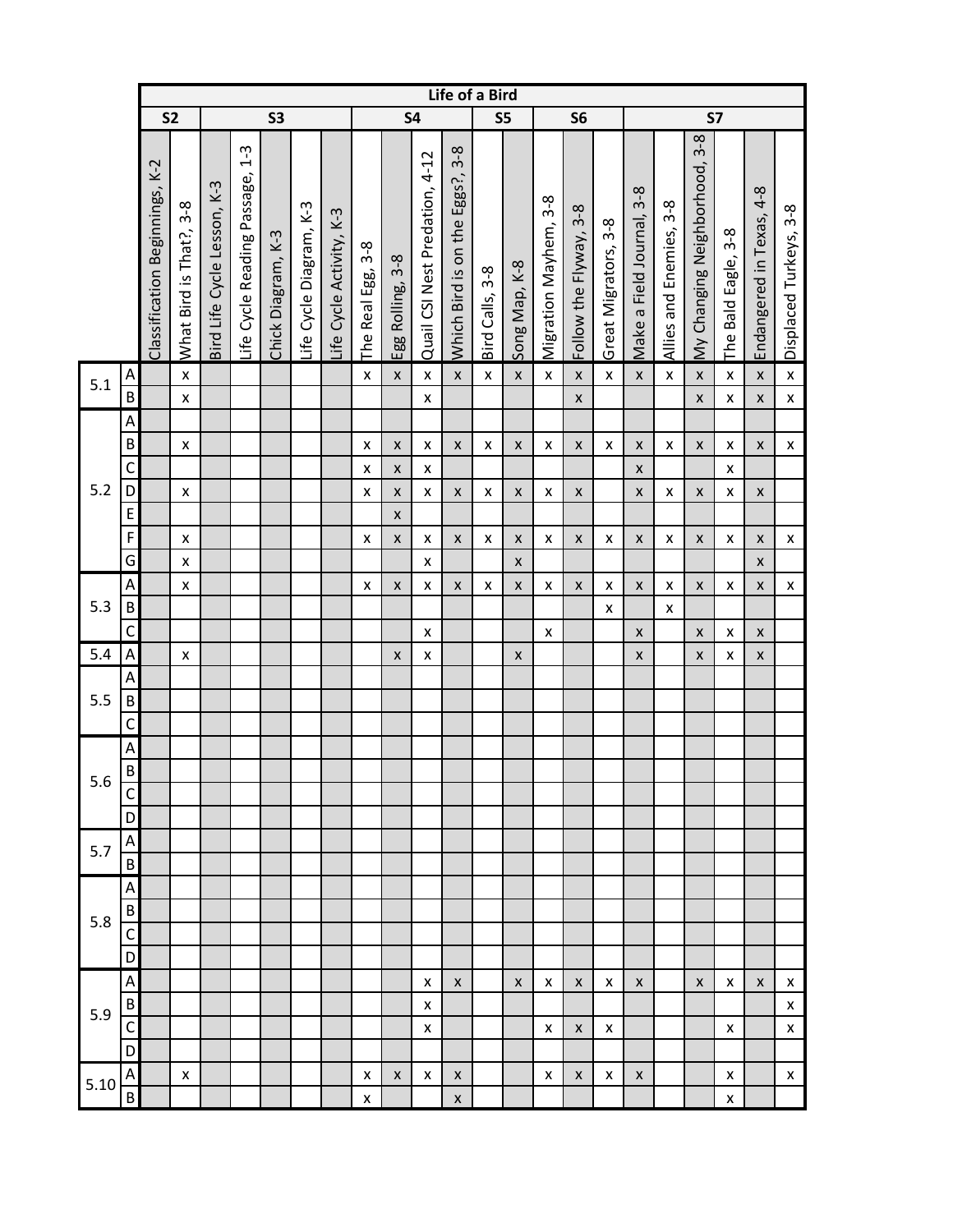|      |                   |                                |                         |                             |                                        |                    |                         |                          |                   |                    |                                | Life of a Bird                  |                        |                    |                       |                        |                      |                           |                         |                               |                     |                          |                        |
|------|-------------------|--------------------------------|-------------------------|-----------------------------|----------------------------------------|--------------------|-------------------------|--------------------------|-------------------|--------------------|--------------------------------|---------------------------------|------------------------|--------------------|-----------------------|------------------------|----------------------|---------------------------|-------------------------|-------------------------------|---------------------|--------------------------|------------------------|
|      |                   | S <sub>2</sub>                 |                         |                             |                                        | S3                 |                         |                          |                   | <b>S4</b>          |                                |                                 | S5                     |                    |                       | S <sub>6</sub>         |                      |                           |                         | $\overline{\mathsf{S}7}$      |                     |                          |                        |
|      |                   | Classification Beginnings, K-2 | What Bird is That?, 3-8 | Bird Life Cycle Lesson, K-3 | $1 - 3$<br>Life Cycle Reading Passage, | Chick Diagram, K-3 | Life Cycle Diagram, K-3 | life Cycle Activity, K-3 | The Real Egg, 3-8 | Egg Rolling, 3-8   | Quail CSI Nest Predation, 4-12 | Which Bird is on the Eggs?, 3-8 | $3 - 8$<br>Bird Calls, | Song Map, K-8      | Migration Mayhem, 3-8 | Follow the Flyway, 3-8 | Great Migrators, 3-8 | Make a Field Journal, 3-8 | Allies and Enemies, 3-8 | My Changing Neighborhood, 3-8 | The Bald Eagle, 3-8 | Endangered in Texas, 4-8 | Displaced Turkeys, 3-8 |
| 6.1  | A                 |                                | x                       |                             |                                        |                    |                         |                          | X                 | $\pmb{\mathsf{x}}$ | $\pmb{\mathsf{x}}$             | $\pmb{\mathsf{X}}$              | $\pmb{\mathsf{x}}$     | $\pmb{\mathsf{X}}$ | x                     | $\pmb{\mathsf{x}}$     | $\pmb{\mathsf{X}}$   | $\pmb{\mathsf{x}}$        | x                       | $\pmb{\mathsf{X}}$            | x                   | X                        | $\pmb{\mathsf{x}}$     |
|      | B                 |                                | x                       |                             |                                        |                    |                         |                          |                   |                    | x                              |                                 |                        |                    |                       | X                      |                      |                           |                         | $\pmb{\mathsf{x}}$            | $\pmb{\mathsf{x}}$  | X                        | $\pmb{\mathsf{x}}$     |
|      | A<br>В            |                                | $\pmb{\times}$          |                             |                                        |                    |                         |                          | x                 |                    | x                              | $\pmb{\mathsf{x}}$              | x                      | X                  | x                     | X                      | $\pmb{\mathsf{X}}$   | $\pmb{\times}$            | $\pmb{\mathsf{X}}$      | $\pmb{\mathsf{x}}$            | $\pmb{\mathsf{x}}$  | X                        | $\pmb{\mathsf{x}}$     |
| 6.2  | $\mathsf{C}$      |                                | X                       |                             |                                        |                    |                         |                          | x<br>x            | X<br>X             | x<br>x                         |                                 |                        | X                  |                       |                        |                      | X                         |                         |                               | x                   |                          |                        |
|      | D                 |                                | x                       |                             |                                        |                    |                         |                          |                   |                    | x                              |                                 |                        |                    |                       |                        |                      |                           |                         |                               |                     |                          |                        |
|      | E                 |                                | X                       |                             |                                        |                    |                         |                          | x                 | $\pmb{\mathsf{x}}$ | x                              | $\pmb{\mathsf{X}}$              | x                      | X                  | x                     | X                      | $\pmb{\mathsf{x}}$   | X                         | x                       | X                             | x                   | X                        | x                      |
|      | Α                 |                                | x                       |                             |                                        |                    |                         |                          | x                 | X                  | x                              | X                               | x                      | X                  | x                     | X                      | x                    | X                         | x                       | X                             | x                   | X                        | x                      |
|      | B                 |                                |                         |                             |                                        |                    |                         |                          |                   | X                  |                                | $\pmb{\mathsf{x}}$              |                        |                    |                       |                        | $\pmb{\mathsf{x}}$   |                           | X                       |                               |                     |                          |                        |
| 6.3  | C                 |                                |                         |                             |                                        |                    |                         |                          |                   | X                  |                                |                                 |                        |                    |                       |                        |                      |                           | X                       |                               |                     |                          |                        |
|      | D                 |                                |                         |                             |                                        |                    |                         |                          |                   |                    | x                              |                                 |                        |                    | x                     |                        |                      | X                         |                         | X                             | x                   | X                        |                        |
| 6.4  | Α                 |                                | X                       |                             |                                        |                    |                         |                          |                   | X                  | x                              |                                 |                        | X                  |                       |                        |                      | $\pmb{\mathsf{x}}$        |                         | $\pmb{\mathsf{x}}$            | x                   | X                        |                        |
|      | $\overline{B}$    |                                |                         |                             |                                        |                    |                         |                          |                   |                    |                                |                                 |                        |                    |                       |                        |                      |                           |                         |                               |                     |                          |                        |
|      | A                 |                                |                         |                             |                                        |                    |                         |                          |                   |                    |                                |                                 |                        |                    |                       |                        |                      |                           |                         |                               |                     |                          |                        |
| 6.5  | B                 |                                |                         |                             |                                        |                    |                         |                          |                   |                    |                                |                                 |                        |                    |                       |                        |                      |                           |                         |                               |                     |                          |                        |
|      | $\mathsf{C}$      |                                |                         |                             |                                        |                    |                         |                          |                   |                    |                                |                                 |                        |                    |                       |                        |                      |                           |                         |                               |                     |                          |                        |
|      | A                 |                                |                         |                             |                                        |                    |                         |                          |                   |                    |                                |                                 |                        |                    |                       |                        |                      |                           |                         |                               |                     |                          |                        |
| 6.6  | $\sf B$           |                                |                         |                             |                                        |                    |                         |                          |                   |                    |                                |                                 |                        |                    |                       |                        |                      |                           |                         |                               |                     |                          |                        |
|      | $\mathsf{C}$      |                                |                         |                             |                                        |                    |                         |                          |                   |                    |                                |                                 |                        |                    |                       |                        |                      |                           |                         |                               |                     |                          |                        |
| 6.7  | A                 |                                |                         |                             |                                        |                    |                         |                          |                   |                    |                                |                                 |                        |                    |                       |                        |                      |                           |                         |                               |                     |                          |                        |
|      | Α<br>B            |                                |                         |                             |                                        |                    |                         |                          |                   |                    |                                |                                 |                        |                    |                       |                        |                      |                           |                         |                               |                     |                          |                        |
| 6.8  | C                 |                                |                         |                             |                                        |                    |                         |                          |                   |                    |                                |                                 |                        |                    |                       |                        |                      |                           |                         |                               |                     |                          |                        |
|      | D                 |                                |                         |                             |                                        |                    |                         |                          |                   |                    |                                |                                 |                        |                    |                       |                        |                      |                           |                         |                               |                     |                          |                        |
|      | $\overline{E}$    |                                |                         |                             |                                        |                    |                         |                          |                   |                    |                                |                                 |                        |                    |                       |                        |                      |                           |                         |                               |                     |                          |                        |
|      | A                 |                                |                         |                             |                                        |                    |                         |                          |                   |                    |                                |                                 |                        |                    |                       |                        |                      |                           |                         |                               |                     |                          |                        |
| 6.9  | B                 |                                |                         |                             |                                        |                    |                         |                          |                   |                    |                                |                                 |                        |                    |                       |                        |                      |                           |                         |                               |                     |                          |                        |
|      | C                 |                                |                         |                             |                                        |                    |                         |                          |                   |                    |                                |                                 |                        |                    |                       |                        |                      |                           |                         |                               |                     |                          |                        |
|      | A                 |                                |                         |                             |                                        |                    |                         |                          |                   |                    |                                |                                 |                        |                    |                       |                        |                      |                           |                         |                               |                     |                          |                        |
| 6.10 | B                 |                                |                         |                             |                                        |                    |                         |                          |                   |                    |                                |                                 |                        |                    |                       |                        |                      |                           |                         |                               |                     |                          |                        |
|      | C                 |                                |                         |                             |                                        |                    |                         |                          |                   |                    |                                |                                 |                        |                    |                       |                        |                      |                           |                         |                               |                     |                          |                        |
|      | D                 |                                |                         |                             |                                        |                    |                         |                          |                   |                    |                                |                                 |                        |                    |                       |                        |                      |                           |                         |                               |                     |                          |                        |
|      | A                 |                                |                         |                             |                                        |                    |                         |                          |                   |                    |                                |                                 |                        |                    |                       |                        |                      |                           |                         |                               |                     |                          |                        |
| 6.11 | $\overline{B}$    |                                |                         |                             |                                        |                    |                         |                          |                   |                    |                                |                                 |                        |                    |                       |                        |                      |                           |                         |                               |                     |                          |                        |
|      | $\mathsf{C}$      |                                |                         |                             |                                        |                    |                         |                          |                   |                    |                                |                                 |                        |                    |                       |                        |                      |                           |                         |                               |                     |                          |                        |
|      | Α                 |                                |                         |                             |                                        |                    |                         |                          |                   |                    |                                |                                 |                        |                    |                       |                        |                      |                           |                         |                               |                     |                          |                        |
|      | B<br>$\mathsf{C}$ |                                |                         |                             |                                        |                    |                         |                          |                   |                    |                                |                                 |                        |                    |                       |                        |                      |                           |                         |                               |                     |                          |                        |
| 6.12 | D                 |                                | x                       |                             |                                        |                    |                         |                          |                   |                    |                                |                                 |                        |                    |                       |                        |                      |                           |                         |                               |                     |                          |                        |
|      | E                 |                                |                         |                             |                                        |                    |                         |                          |                   |                    | x                              |                                 |                        |                    |                       |                        |                      | X                         |                         |                               |                     | x                        |                        |
|      | F                 |                                |                         |                             |                                        |                    |                         |                          |                   |                    |                                |                                 |                        |                    |                       |                        |                      |                           |                         | $\pmb{\mathsf{x}}$            |                     |                          |                        |
|      |                   |                                |                         |                             |                                        |                    |                         |                          |                   |                    |                                |                                 |                        |                    |                       |                        |                      |                           |                         |                               |                     |                          |                        |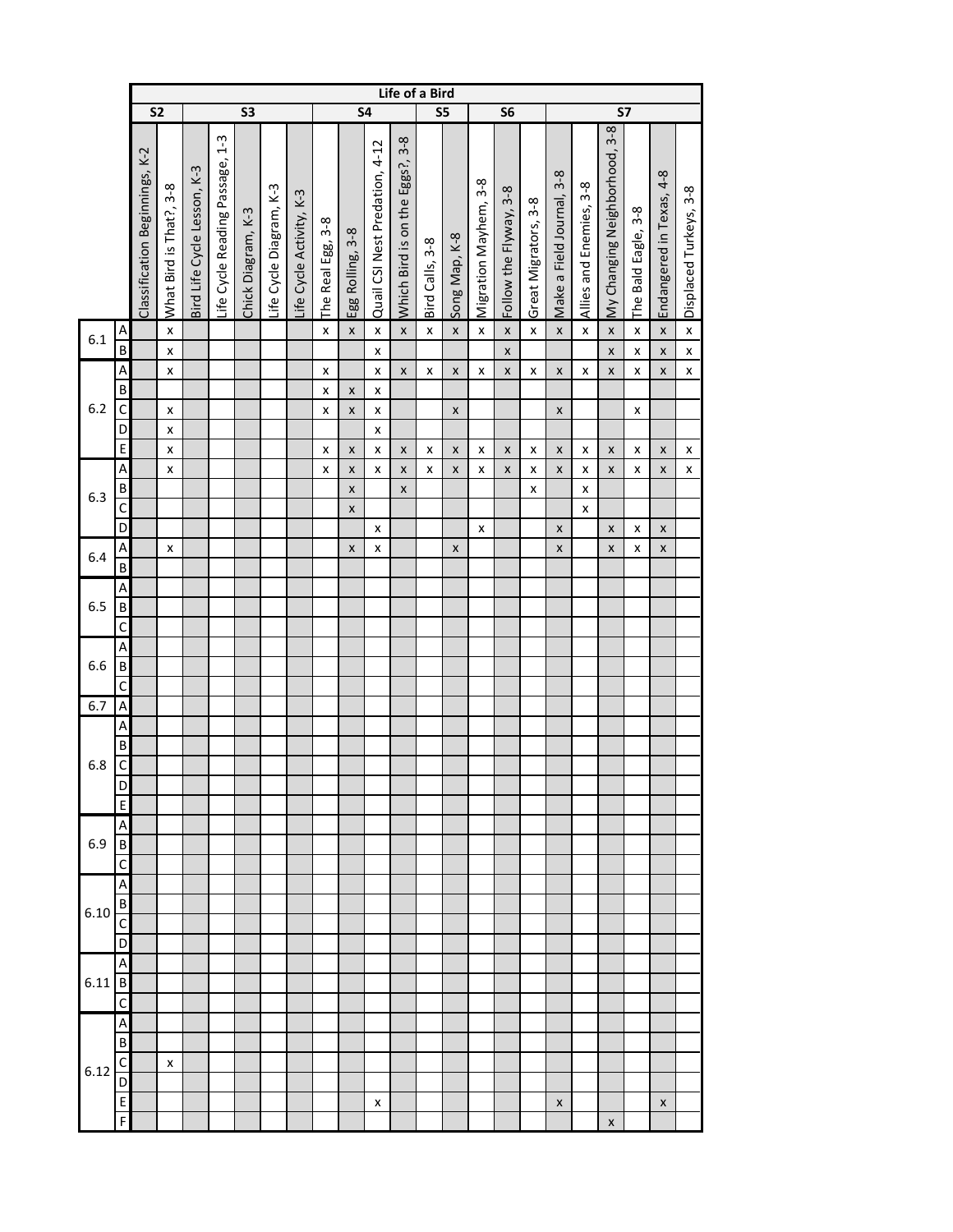| S <sub>2</sub><br>S5<br>S <sub>6</sub><br>S3<br><b>S4</b><br><b>S7</b><br>My Changing Neighborhood, 3-8<br>$1 - 3$<br>$3 - 8$<br>Quail CSI Nest Predation, 4-12<br>Classification Beginnings, K-2<br>Life Cycle Reading Passage,<br>Which Bird is on the Eggs?,<br>Bird Life Cycle Lesson, K-3<br>Endangered in Texas, 4-8<br>Make a Field Journal, 3-8<br>Migration Mayhem, 3-8<br>Allies and Enemies, 3-8<br>$3-8$<br>Life Cycle Diagram, K-3<br>Displaced Turkeys, 3-8<br>$3-8$<br>Life Cycle Activity, K-3<br>Great Migrators, 3-8<br>What Bird is That?,<br>The Bald Eagle, 3-8<br>Chick Diagram, K-3<br>Follow the Flyway,<br>$3 - 8$<br>Egg Rolling, 3-8<br>Song Map, K-8<br>Bird Calls, 3-8<br>The Real Egg,<br>$\overline{A}$<br>$\pmb{\mathsf{X}}$<br>$\pmb{\mathsf{X}}$<br>$\pmb{\times}$<br>$\pmb{\mathsf{X}}$<br>$\pmb{\mathsf{X}}$<br>$\pmb{\mathsf{x}}$<br>$\pmb{\times}$<br>$\pmb{\times}$<br>$\pmb{\mathsf{X}}$<br>$\pmb{\mathsf{x}}$<br>$\pmb{\mathsf{x}}$<br>X<br>X<br>$\pmb{\times}$<br>x<br>$\pmb{\mathsf{X}}$<br>$7.1\,$<br>$\overline{B}$<br>$\pmb{\mathsf{X}}$<br>$\pmb{\times}$<br>$\pmb{\mathsf{X}}$<br>$\pmb{\mathsf{x}}$<br>$\pmb{\mathsf{x}}$<br>X<br>X<br>A<br>$\pmb{\mathsf{X}}$<br>$\pmb{\times}$<br>$\pmb{\mathsf{X}}$<br>$\pmb{\mathsf{x}}$<br>$\pmb{\mathsf{x}}$<br>X<br>X<br>X<br>X<br>$\pmb{\mathsf{x}}$<br>x<br>X<br>X<br>X<br>x<br>$\sf B$<br>$\pmb{\mathsf{x}}$<br>X<br>x<br>$7.2$<br>$\mathsf C$<br>X<br>$\pmb{\mathsf{x}}$<br>$\pmb{\times}$<br>X<br>x<br>x<br>X<br>D<br>X<br>X<br>$\overline{\mathsf{E}}$<br>X<br>X<br>$\pmb{\mathsf{x}}$<br>$\pmb{\mathsf{x}}$<br>$\pmb{\mathsf{x}}$<br>$\pmb{\mathsf{x}}$<br>$\pmb{\times}$<br>X<br>$\pmb{\mathsf{X}}$<br>$\pmb{\mathsf{x}}$<br>$\pmb{\mathsf{x}}$<br>$\pmb{\mathsf{x}}$<br>x<br>X<br>$\pmb{\mathsf{x}}$<br>X<br>A<br>$\pmb{\times}$<br>$\pmb{\mathsf{X}}$<br>$\pmb{\mathsf{x}}$<br>x<br>$\pmb{\mathsf{X}}$<br>X<br>$\pmb{\mathsf{x}}$<br>x<br>$\pmb{\mathsf{X}}$<br>X<br>X<br>$\pmb{\times}$<br>$\pmb{\mathsf{x}}$<br>x<br>X<br>x<br>$\sf B$<br>$\mathsf{x}$<br>$\pmb{\mathsf{X}}$<br>$\pmb{\times}$<br>$\pmb{\mathsf{x}}$<br>7.3<br>$\mathsf{C}$<br>$\pmb{\mathsf{x}}$<br>x<br>D<br>X<br>x<br>x<br>X<br>X<br>X<br>$\mathsf{A}$<br>X<br>$\pmb{\mathsf{x}}$<br>X<br>$\pmb{\mathsf{X}}$<br>X<br>$\pmb{\mathsf{x}}$<br>x<br>X<br>7.4<br>$\overline{B}$<br>A<br>7.5<br>$\sf B$<br>7.6<br>A<br>A<br>7.7<br>$\sf B$<br>A<br>7.8<br>$\sf B$<br>$\mathsf{C}$<br>$\mathsf{A}$<br>7.9<br>B<br>A<br>X<br>X<br>X<br>$\pmb{\mathsf{x}}$<br>x<br>X<br>X<br>X<br>X<br>x<br>X<br>7.10<br>$\sf B$<br>X<br>$\mathsf{C}$<br>A<br>x<br>$\overline{B}$<br>7.11<br>X<br>X<br>x<br>x<br>X<br>$\mathsf{C}$<br>A<br>$\sf B$<br>х<br>$\mathsf{C}$<br>7.12<br>D<br>$\mathsf{E}$<br>$\overline{F}$<br>A<br>7.13<br>$\sf B$<br>A<br>x<br>X<br>x<br>$\sf B$<br>7.14<br>$\mathsf C$ |  |  |  |  |  |  |  |  |  | Life of a Bird |  |  |  |  |  |  |
|----------------------------------------------------------------------------------------------------------------------------------------------------------------------------------------------------------------------------------------------------------------------------------------------------------------------------------------------------------------------------------------------------------------------------------------------------------------------------------------------------------------------------------------------------------------------------------------------------------------------------------------------------------------------------------------------------------------------------------------------------------------------------------------------------------------------------------------------------------------------------------------------------------------------------------------------------------------------------------------------------------------------------------------------------------------------------------------------------------------------------------------------------------------------------------------------------------------------------------------------------------------------------------------------------------------------------------------------------------------------------------------------------------------------------------------------------------------------------------------------------------------------------------------------------------------------------------------------------------------------------------------------------------------------------------------------------------------------------------------------------------------------------------------------------------------------------------------------------------------------------------------------------------------------------------------------------------------------------------------------------------------------------------------------------------------------------------------------------------------------------------------------------------------------------------------------------------------------------------------------------------------------------------------------------------------------------------------------------------------------------------------------------------------------------------------------------------------------------------------------------------------------------------------------------------------------------------------------------------------------------------------------------------------------------------------------------------------------------------------------------------------------------------------------------------------------------------------------------|--|--|--|--|--|--|--|--|--|----------------|--|--|--|--|--|--|
|                                                                                                                                                                                                                                                                                                                                                                                                                                                                                                                                                                                                                                                                                                                                                                                                                                                                                                                                                                                                                                                                                                                                                                                                                                                                                                                                                                                                                                                                                                                                                                                                                                                                                                                                                                                                                                                                                                                                                                                                                                                                                                                                                                                                                                                                                                                                                                                                                                                                                                                                                                                                                                                                                                                                                                                                                                                    |  |  |  |  |  |  |  |  |  |                |  |  |  |  |  |  |
|                                                                                                                                                                                                                                                                                                                                                                                                                                                                                                                                                                                                                                                                                                                                                                                                                                                                                                                                                                                                                                                                                                                                                                                                                                                                                                                                                                                                                                                                                                                                                                                                                                                                                                                                                                                                                                                                                                                                                                                                                                                                                                                                                                                                                                                                                                                                                                                                                                                                                                                                                                                                                                                                                                                                                                                                                                                    |  |  |  |  |  |  |  |  |  |                |  |  |  |  |  |  |
|                                                                                                                                                                                                                                                                                                                                                                                                                                                                                                                                                                                                                                                                                                                                                                                                                                                                                                                                                                                                                                                                                                                                                                                                                                                                                                                                                                                                                                                                                                                                                                                                                                                                                                                                                                                                                                                                                                                                                                                                                                                                                                                                                                                                                                                                                                                                                                                                                                                                                                                                                                                                                                                                                                                                                                                                                                                    |  |  |  |  |  |  |  |  |  |                |  |  |  |  |  |  |
|                                                                                                                                                                                                                                                                                                                                                                                                                                                                                                                                                                                                                                                                                                                                                                                                                                                                                                                                                                                                                                                                                                                                                                                                                                                                                                                                                                                                                                                                                                                                                                                                                                                                                                                                                                                                                                                                                                                                                                                                                                                                                                                                                                                                                                                                                                                                                                                                                                                                                                                                                                                                                                                                                                                                                                                                                                                    |  |  |  |  |  |  |  |  |  |                |  |  |  |  |  |  |
|                                                                                                                                                                                                                                                                                                                                                                                                                                                                                                                                                                                                                                                                                                                                                                                                                                                                                                                                                                                                                                                                                                                                                                                                                                                                                                                                                                                                                                                                                                                                                                                                                                                                                                                                                                                                                                                                                                                                                                                                                                                                                                                                                                                                                                                                                                                                                                                                                                                                                                                                                                                                                                                                                                                                                                                                                                                    |  |  |  |  |  |  |  |  |  |                |  |  |  |  |  |  |
|                                                                                                                                                                                                                                                                                                                                                                                                                                                                                                                                                                                                                                                                                                                                                                                                                                                                                                                                                                                                                                                                                                                                                                                                                                                                                                                                                                                                                                                                                                                                                                                                                                                                                                                                                                                                                                                                                                                                                                                                                                                                                                                                                                                                                                                                                                                                                                                                                                                                                                                                                                                                                                                                                                                                                                                                                                                    |  |  |  |  |  |  |  |  |  |                |  |  |  |  |  |  |
|                                                                                                                                                                                                                                                                                                                                                                                                                                                                                                                                                                                                                                                                                                                                                                                                                                                                                                                                                                                                                                                                                                                                                                                                                                                                                                                                                                                                                                                                                                                                                                                                                                                                                                                                                                                                                                                                                                                                                                                                                                                                                                                                                                                                                                                                                                                                                                                                                                                                                                                                                                                                                                                                                                                                                                                                                                                    |  |  |  |  |  |  |  |  |  |                |  |  |  |  |  |  |
|                                                                                                                                                                                                                                                                                                                                                                                                                                                                                                                                                                                                                                                                                                                                                                                                                                                                                                                                                                                                                                                                                                                                                                                                                                                                                                                                                                                                                                                                                                                                                                                                                                                                                                                                                                                                                                                                                                                                                                                                                                                                                                                                                                                                                                                                                                                                                                                                                                                                                                                                                                                                                                                                                                                                                                                                                                                    |  |  |  |  |  |  |  |  |  |                |  |  |  |  |  |  |
|                                                                                                                                                                                                                                                                                                                                                                                                                                                                                                                                                                                                                                                                                                                                                                                                                                                                                                                                                                                                                                                                                                                                                                                                                                                                                                                                                                                                                                                                                                                                                                                                                                                                                                                                                                                                                                                                                                                                                                                                                                                                                                                                                                                                                                                                                                                                                                                                                                                                                                                                                                                                                                                                                                                                                                                                                                                    |  |  |  |  |  |  |  |  |  |                |  |  |  |  |  |  |
|                                                                                                                                                                                                                                                                                                                                                                                                                                                                                                                                                                                                                                                                                                                                                                                                                                                                                                                                                                                                                                                                                                                                                                                                                                                                                                                                                                                                                                                                                                                                                                                                                                                                                                                                                                                                                                                                                                                                                                                                                                                                                                                                                                                                                                                                                                                                                                                                                                                                                                                                                                                                                                                                                                                                                                                                                                                    |  |  |  |  |  |  |  |  |  |                |  |  |  |  |  |  |
|                                                                                                                                                                                                                                                                                                                                                                                                                                                                                                                                                                                                                                                                                                                                                                                                                                                                                                                                                                                                                                                                                                                                                                                                                                                                                                                                                                                                                                                                                                                                                                                                                                                                                                                                                                                                                                                                                                                                                                                                                                                                                                                                                                                                                                                                                                                                                                                                                                                                                                                                                                                                                                                                                                                                                                                                                                                    |  |  |  |  |  |  |  |  |  |                |  |  |  |  |  |  |
|                                                                                                                                                                                                                                                                                                                                                                                                                                                                                                                                                                                                                                                                                                                                                                                                                                                                                                                                                                                                                                                                                                                                                                                                                                                                                                                                                                                                                                                                                                                                                                                                                                                                                                                                                                                                                                                                                                                                                                                                                                                                                                                                                                                                                                                                                                                                                                                                                                                                                                                                                                                                                                                                                                                                                                                                                                                    |  |  |  |  |  |  |  |  |  |                |  |  |  |  |  |  |
|                                                                                                                                                                                                                                                                                                                                                                                                                                                                                                                                                                                                                                                                                                                                                                                                                                                                                                                                                                                                                                                                                                                                                                                                                                                                                                                                                                                                                                                                                                                                                                                                                                                                                                                                                                                                                                                                                                                                                                                                                                                                                                                                                                                                                                                                                                                                                                                                                                                                                                                                                                                                                                                                                                                                                                                                                                                    |  |  |  |  |  |  |  |  |  |                |  |  |  |  |  |  |
|                                                                                                                                                                                                                                                                                                                                                                                                                                                                                                                                                                                                                                                                                                                                                                                                                                                                                                                                                                                                                                                                                                                                                                                                                                                                                                                                                                                                                                                                                                                                                                                                                                                                                                                                                                                                                                                                                                                                                                                                                                                                                                                                                                                                                                                                                                                                                                                                                                                                                                                                                                                                                                                                                                                                                                                                                                                    |  |  |  |  |  |  |  |  |  |                |  |  |  |  |  |  |
|                                                                                                                                                                                                                                                                                                                                                                                                                                                                                                                                                                                                                                                                                                                                                                                                                                                                                                                                                                                                                                                                                                                                                                                                                                                                                                                                                                                                                                                                                                                                                                                                                                                                                                                                                                                                                                                                                                                                                                                                                                                                                                                                                                                                                                                                                                                                                                                                                                                                                                                                                                                                                                                                                                                                                                                                                                                    |  |  |  |  |  |  |  |  |  |                |  |  |  |  |  |  |
|                                                                                                                                                                                                                                                                                                                                                                                                                                                                                                                                                                                                                                                                                                                                                                                                                                                                                                                                                                                                                                                                                                                                                                                                                                                                                                                                                                                                                                                                                                                                                                                                                                                                                                                                                                                                                                                                                                                                                                                                                                                                                                                                                                                                                                                                                                                                                                                                                                                                                                                                                                                                                                                                                                                                                                                                                                                    |  |  |  |  |  |  |  |  |  |                |  |  |  |  |  |  |
|                                                                                                                                                                                                                                                                                                                                                                                                                                                                                                                                                                                                                                                                                                                                                                                                                                                                                                                                                                                                                                                                                                                                                                                                                                                                                                                                                                                                                                                                                                                                                                                                                                                                                                                                                                                                                                                                                                                                                                                                                                                                                                                                                                                                                                                                                                                                                                                                                                                                                                                                                                                                                                                                                                                                                                                                                                                    |  |  |  |  |  |  |  |  |  |                |  |  |  |  |  |  |
|                                                                                                                                                                                                                                                                                                                                                                                                                                                                                                                                                                                                                                                                                                                                                                                                                                                                                                                                                                                                                                                                                                                                                                                                                                                                                                                                                                                                                                                                                                                                                                                                                                                                                                                                                                                                                                                                                                                                                                                                                                                                                                                                                                                                                                                                                                                                                                                                                                                                                                                                                                                                                                                                                                                                                                                                                                                    |  |  |  |  |  |  |  |  |  |                |  |  |  |  |  |  |
|                                                                                                                                                                                                                                                                                                                                                                                                                                                                                                                                                                                                                                                                                                                                                                                                                                                                                                                                                                                                                                                                                                                                                                                                                                                                                                                                                                                                                                                                                                                                                                                                                                                                                                                                                                                                                                                                                                                                                                                                                                                                                                                                                                                                                                                                                                                                                                                                                                                                                                                                                                                                                                                                                                                                                                                                                                                    |  |  |  |  |  |  |  |  |  |                |  |  |  |  |  |  |
|                                                                                                                                                                                                                                                                                                                                                                                                                                                                                                                                                                                                                                                                                                                                                                                                                                                                                                                                                                                                                                                                                                                                                                                                                                                                                                                                                                                                                                                                                                                                                                                                                                                                                                                                                                                                                                                                                                                                                                                                                                                                                                                                                                                                                                                                                                                                                                                                                                                                                                                                                                                                                                                                                                                                                                                                                                                    |  |  |  |  |  |  |  |  |  |                |  |  |  |  |  |  |
|                                                                                                                                                                                                                                                                                                                                                                                                                                                                                                                                                                                                                                                                                                                                                                                                                                                                                                                                                                                                                                                                                                                                                                                                                                                                                                                                                                                                                                                                                                                                                                                                                                                                                                                                                                                                                                                                                                                                                                                                                                                                                                                                                                                                                                                                                                                                                                                                                                                                                                                                                                                                                                                                                                                                                                                                                                                    |  |  |  |  |  |  |  |  |  |                |  |  |  |  |  |  |
|                                                                                                                                                                                                                                                                                                                                                                                                                                                                                                                                                                                                                                                                                                                                                                                                                                                                                                                                                                                                                                                                                                                                                                                                                                                                                                                                                                                                                                                                                                                                                                                                                                                                                                                                                                                                                                                                                                                                                                                                                                                                                                                                                                                                                                                                                                                                                                                                                                                                                                                                                                                                                                                                                                                                                                                                                                                    |  |  |  |  |  |  |  |  |  |                |  |  |  |  |  |  |
|                                                                                                                                                                                                                                                                                                                                                                                                                                                                                                                                                                                                                                                                                                                                                                                                                                                                                                                                                                                                                                                                                                                                                                                                                                                                                                                                                                                                                                                                                                                                                                                                                                                                                                                                                                                                                                                                                                                                                                                                                                                                                                                                                                                                                                                                                                                                                                                                                                                                                                                                                                                                                                                                                                                                                                                                                                                    |  |  |  |  |  |  |  |  |  |                |  |  |  |  |  |  |
|                                                                                                                                                                                                                                                                                                                                                                                                                                                                                                                                                                                                                                                                                                                                                                                                                                                                                                                                                                                                                                                                                                                                                                                                                                                                                                                                                                                                                                                                                                                                                                                                                                                                                                                                                                                                                                                                                                                                                                                                                                                                                                                                                                                                                                                                                                                                                                                                                                                                                                                                                                                                                                                                                                                                                                                                                                                    |  |  |  |  |  |  |  |  |  |                |  |  |  |  |  |  |
|                                                                                                                                                                                                                                                                                                                                                                                                                                                                                                                                                                                                                                                                                                                                                                                                                                                                                                                                                                                                                                                                                                                                                                                                                                                                                                                                                                                                                                                                                                                                                                                                                                                                                                                                                                                                                                                                                                                                                                                                                                                                                                                                                                                                                                                                                                                                                                                                                                                                                                                                                                                                                                                                                                                                                                                                                                                    |  |  |  |  |  |  |  |  |  |                |  |  |  |  |  |  |
|                                                                                                                                                                                                                                                                                                                                                                                                                                                                                                                                                                                                                                                                                                                                                                                                                                                                                                                                                                                                                                                                                                                                                                                                                                                                                                                                                                                                                                                                                                                                                                                                                                                                                                                                                                                                                                                                                                                                                                                                                                                                                                                                                                                                                                                                                                                                                                                                                                                                                                                                                                                                                                                                                                                                                                                                                                                    |  |  |  |  |  |  |  |  |  |                |  |  |  |  |  |  |
|                                                                                                                                                                                                                                                                                                                                                                                                                                                                                                                                                                                                                                                                                                                                                                                                                                                                                                                                                                                                                                                                                                                                                                                                                                                                                                                                                                                                                                                                                                                                                                                                                                                                                                                                                                                                                                                                                                                                                                                                                                                                                                                                                                                                                                                                                                                                                                                                                                                                                                                                                                                                                                                                                                                                                                                                                                                    |  |  |  |  |  |  |  |  |  |                |  |  |  |  |  |  |
|                                                                                                                                                                                                                                                                                                                                                                                                                                                                                                                                                                                                                                                                                                                                                                                                                                                                                                                                                                                                                                                                                                                                                                                                                                                                                                                                                                                                                                                                                                                                                                                                                                                                                                                                                                                                                                                                                                                                                                                                                                                                                                                                                                                                                                                                                                                                                                                                                                                                                                                                                                                                                                                                                                                                                                                                                                                    |  |  |  |  |  |  |  |  |  |                |  |  |  |  |  |  |
|                                                                                                                                                                                                                                                                                                                                                                                                                                                                                                                                                                                                                                                                                                                                                                                                                                                                                                                                                                                                                                                                                                                                                                                                                                                                                                                                                                                                                                                                                                                                                                                                                                                                                                                                                                                                                                                                                                                                                                                                                                                                                                                                                                                                                                                                                                                                                                                                                                                                                                                                                                                                                                                                                                                                                                                                                                                    |  |  |  |  |  |  |  |  |  |                |  |  |  |  |  |  |
|                                                                                                                                                                                                                                                                                                                                                                                                                                                                                                                                                                                                                                                                                                                                                                                                                                                                                                                                                                                                                                                                                                                                                                                                                                                                                                                                                                                                                                                                                                                                                                                                                                                                                                                                                                                                                                                                                                                                                                                                                                                                                                                                                                                                                                                                                                                                                                                                                                                                                                                                                                                                                                                                                                                                                                                                                                                    |  |  |  |  |  |  |  |  |  |                |  |  |  |  |  |  |
|                                                                                                                                                                                                                                                                                                                                                                                                                                                                                                                                                                                                                                                                                                                                                                                                                                                                                                                                                                                                                                                                                                                                                                                                                                                                                                                                                                                                                                                                                                                                                                                                                                                                                                                                                                                                                                                                                                                                                                                                                                                                                                                                                                                                                                                                                                                                                                                                                                                                                                                                                                                                                                                                                                                                                                                                                                                    |  |  |  |  |  |  |  |  |  |                |  |  |  |  |  |  |
|                                                                                                                                                                                                                                                                                                                                                                                                                                                                                                                                                                                                                                                                                                                                                                                                                                                                                                                                                                                                                                                                                                                                                                                                                                                                                                                                                                                                                                                                                                                                                                                                                                                                                                                                                                                                                                                                                                                                                                                                                                                                                                                                                                                                                                                                                                                                                                                                                                                                                                                                                                                                                                                                                                                                                                                                                                                    |  |  |  |  |  |  |  |  |  |                |  |  |  |  |  |  |
|                                                                                                                                                                                                                                                                                                                                                                                                                                                                                                                                                                                                                                                                                                                                                                                                                                                                                                                                                                                                                                                                                                                                                                                                                                                                                                                                                                                                                                                                                                                                                                                                                                                                                                                                                                                                                                                                                                                                                                                                                                                                                                                                                                                                                                                                                                                                                                                                                                                                                                                                                                                                                                                                                                                                                                                                                                                    |  |  |  |  |  |  |  |  |  |                |  |  |  |  |  |  |
|                                                                                                                                                                                                                                                                                                                                                                                                                                                                                                                                                                                                                                                                                                                                                                                                                                                                                                                                                                                                                                                                                                                                                                                                                                                                                                                                                                                                                                                                                                                                                                                                                                                                                                                                                                                                                                                                                                                                                                                                                                                                                                                                                                                                                                                                                                                                                                                                                                                                                                                                                                                                                                                                                                                                                                                                                                                    |  |  |  |  |  |  |  |  |  |                |  |  |  |  |  |  |
|                                                                                                                                                                                                                                                                                                                                                                                                                                                                                                                                                                                                                                                                                                                                                                                                                                                                                                                                                                                                                                                                                                                                                                                                                                                                                                                                                                                                                                                                                                                                                                                                                                                                                                                                                                                                                                                                                                                                                                                                                                                                                                                                                                                                                                                                                                                                                                                                                                                                                                                                                                                                                                                                                                                                                                                                                                                    |  |  |  |  |  |  |  |  |  |                |  |  |  |  |  |  |
|                                                                                                                                                                                                                                                                                                                                                                                                                                                                                                                                                                                                                                                                                                                                                                                                                                                                                                                                                                                                                                                                                                                                                                                                                                                                                                                                                                                                                                                                                                                                                                                                                                                                                                                                                                                                                                                                                                                                                                                                                                                                                                                                                                                                                                                                                                                                                                                                                                                                                                                                                                                                                                                                                                                                                                                                                                                    |  |  |  |  |  |  |  |  |  |                |  |  |  |  |  |  |
|                                                                                                                                                                                                                                                                                                                                                                                                                                                                                                                                                                                                                                                                                                                                                                                                                                                                                                                                                                                                                                                                                                                                                                                                                                                                                                                                                                                                                                                                                                                                                                                                                                                                                                                                                                                                                                                                                                                                                                                                                                                                                                                                                                                                                                                                                                                                                                                                                                                                                                                                                                                                                                                                                                                                                                                                                                                    |  |  |  |  |  |  |  |  |  |                |  |  |  |  |  |  |